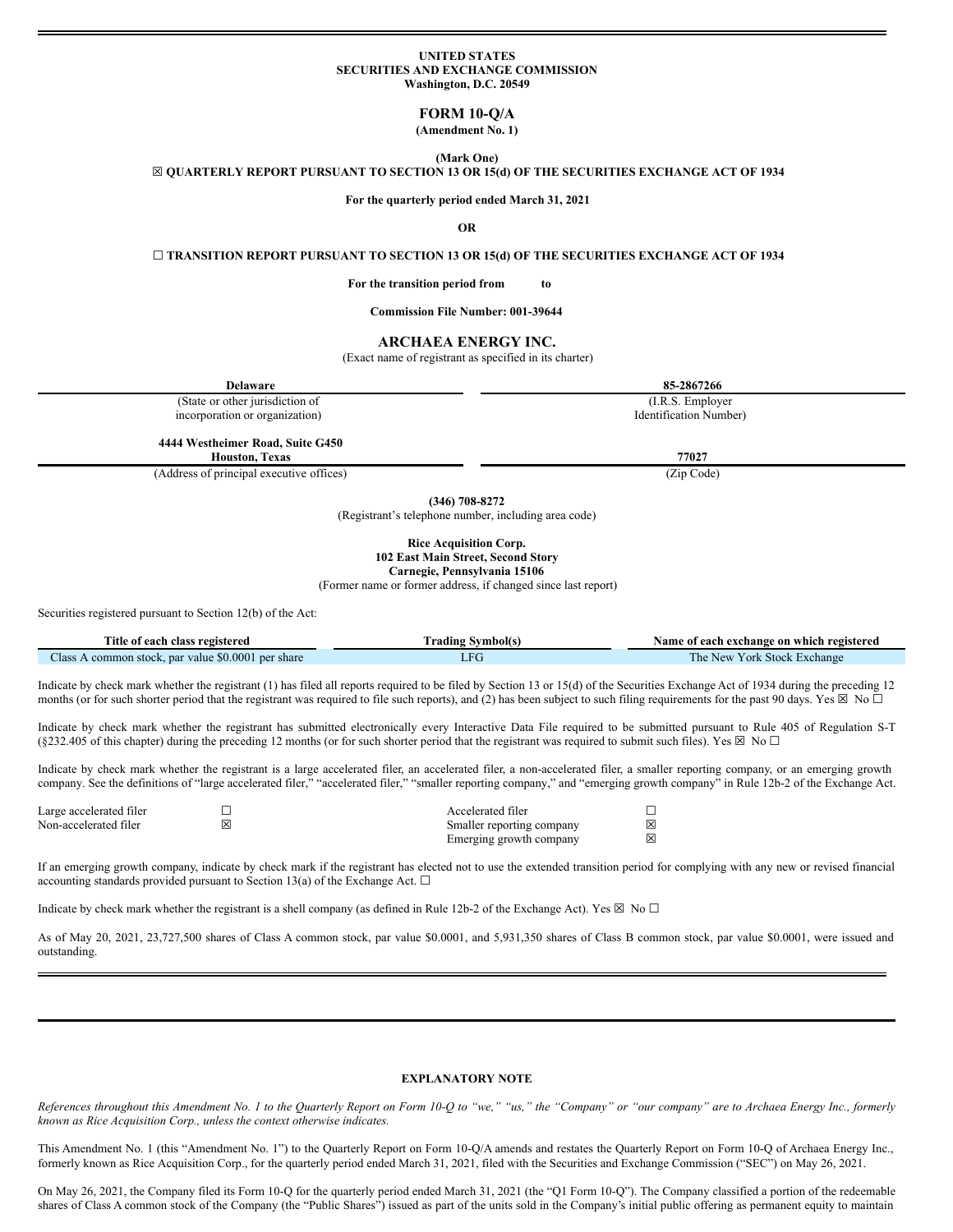net tangible assets greater than \$5,000,000 on the basis that the Company will consummate its initial business combination only if the Company has net tangible assets of at least \$5,000,001. Previously, the Company did not consider redeemable stock classified as temporary equity as part of net tangible assets. Effective with these financial statements, the Company revised this interpretation to include temporary equity in net tangible assets. As a result, management corrected the error by restating all Public Shares as temporary equity. This resulted in an adjustment to the initial carrying value of the Class A common stock subject to possible redemption with the offset recorded to additional paid-in capital (to the extent available), accumulated deficit and Class A common stock.

In connection with the change in presentation for the Class A common stock subject to possible redemption, the Company revised its earnings per share calculation to allocate income and losses shared pro rata between the two classes of shares. This presentation differs from the previously presented method of earnings per share, which was similar to the two-class method. The Company determined the change in classification of the Class A common stock and change to its presentation of earnings per share is quantitatively material and it should restate its previously issued financial statements.

Therefore, on December 28, 2021, the Company's management and the audit committee of the Company's board of directors (the "Audit Committee") concluded that the Company's previously issued (i) audited balance sheet as of October 26, 2020 (the "Post-IPO Balance Sheet"), as previously revised in the Company's Annual Report on Form 10-K/A for the fiscal year ended December 31, 2020, filed with the SEC on May 13, 2021 ("2020 Form 10-K/A No. 1"), (ii) audited financial statements included in the 2020 Form 10-K/A No. 1, (iii) unaudited interim financial statements included in the Company's Quarterly Report on Form 10-Q for the quarterly period ended March 31, 2021, filed with the SEC on May 26, 2021, and (iv) unaudited interim financial statements included in the Company's Quarterly Report on Form 10-Q for the quarterly period ended June 30, 2021, filed with the SEC on August 13, 2021 (collectively, the "Affected Periods"), should be restated to report all Public Shares as temporary equity and should no longer be relied upon.

As such, the Company has restated or will restate its financial statements for the Affected Periods.

The above changes did not have any impact on its cash position or the cash held in the trust account established in connection with the IPO.

After re-evaluation, the Company's management has concluded that in light of the errors described above, a material weakness existed in the Company's internal control over financial reporting during the Affected Periods and that the Company's disclosure controls and procedures were not effective. The Company's remediation plan with respect to such material weakness is described in more detail in Item 4 to Part 1 of this Amendment No. 1.

#### **Items Amended in this Amendment No. 1**

For the convenience of the reader, this Amendment No. 1 amends and restates the Q1 Form 10-Q in its entirety. As a result, this Amendment No. 1 includes both items that have been changed as a result of the restatement described above as well as items that are unchanged from the Q1 Form 10-Q. The following items have been amended in this Amendment No. 1 to reflect the restatement described above:

- Part I, Item 1. Condensed Consolidated Financial Statements
- Part I, Item 4. Controls and Procedures

In addition, in accordance with applicable SEC rules, this Amendment No. 1 includes new certifications required by Sections 302 and 906 of the Sarbanes-Oxley Act from our Chief Executive Officer (as principal executive officer) and our Chief Financial Officer (as principal financial officer) dated as of the filing date of this Amendment No. 1.

Except as described above, this Amendment No. 1 does not amend, update or change any other items or disclosures in the Q1 Form 10-Q. This Amendment No. 1 does not purport to reflect any information or events subsequent to the filing date of the Q1 Form 10-Q. As such, this Amendment No. 1 speaks only as of the date the Q1 Form 10-Q was filed, and we have not undertaken herein to amend, supplement or update any information contained in the Q1 Form 10-Q to give effect to any subsequent events. Accordingly, this Amendment No. 1 should be read in conjunction with our filings made with the SEC subsequent to the filing of the Q1 Form 10-Q.

## **Table of Contents**

|          |                                                                                                                                        | Page No. |
|----------|----------------------------------------------------------------------------------------------------------------------------------------|----------|
|          | <b>PART I. FINANCIAL INFORMATION</b>                                                                                                   |          |
| Item 1.  | <b>Condensed Consolidated Financial Statements (Restated)</b>                                                                          |          |
|          |                                                                                                                                        |          |
|          | Condensed Consolidated Balance Sheets as of March 31, 2021 (Unaudited) (as restated) and December 31, 2020                             |          |
|          | Unaudited Condensed Consolidated Statement of Operations for the Three Months Ended March 31, 2021 (as restated)                       |          |
|          | Unaudited Condensed Consolidated Statement of Changes in Stockholders' Deficit for the Three Months Ended March 31, 2021 (as restated) | 3        |
|          | Unaudited Condensed Consolidated Statement of Cash Flows for the Three Months Ended March 31, 2021 (as restated)                       | 4        |
|          | Notes to Unaudited Condensed Consolidated Financial Statements                                                                         | 5        |
| Item 2.  | Management's Discussion and Analysis of Financial Condition and Results of Operations                                                  | 23       |
|          |                                                                                                                                        |          |
| Item 3.  | <b>Quantitative and Qualitative Disclosures About Market Risk</b>                                                                      | 25       |
| Item 4.  | <b>Controls and Procedures (Restated)</b>                                                                                              | 25       |
|          |                                                                                                                                        |          |
|          | <b>PART II. OTHER INFORMATION</b>                                                                                                      |          |
| Item 1.  | <b>Legal Proceedings</b>                                                                                                               | 26       |
|          |                                                                                                                                        |          |
| Item 1A. | <b>Risk Factors</b>                                                                                                                    | 26       |
|          |                                                                                                                                        |          |
| Item 2.  | Unregistered Sales of Equity Securities and Use of Proceeds from Registered Securities                                                 | 26       |
| Item 3.  | <b>Defaults Upon Senior Securities</b>                                                                                                 | 27       |
|          |                                                                                                                                        |          |
| Item 4.  | <b>Mine Safety Disclosures</b>                                                                                                         | 27       |
|          |                                                                                                                                        |          |
| Item 5.  | <b>Other Information</b>                                                                                                               | 27       |
| Item 6.  | <b>Exhibits</b>                                                                                                                        | 27       |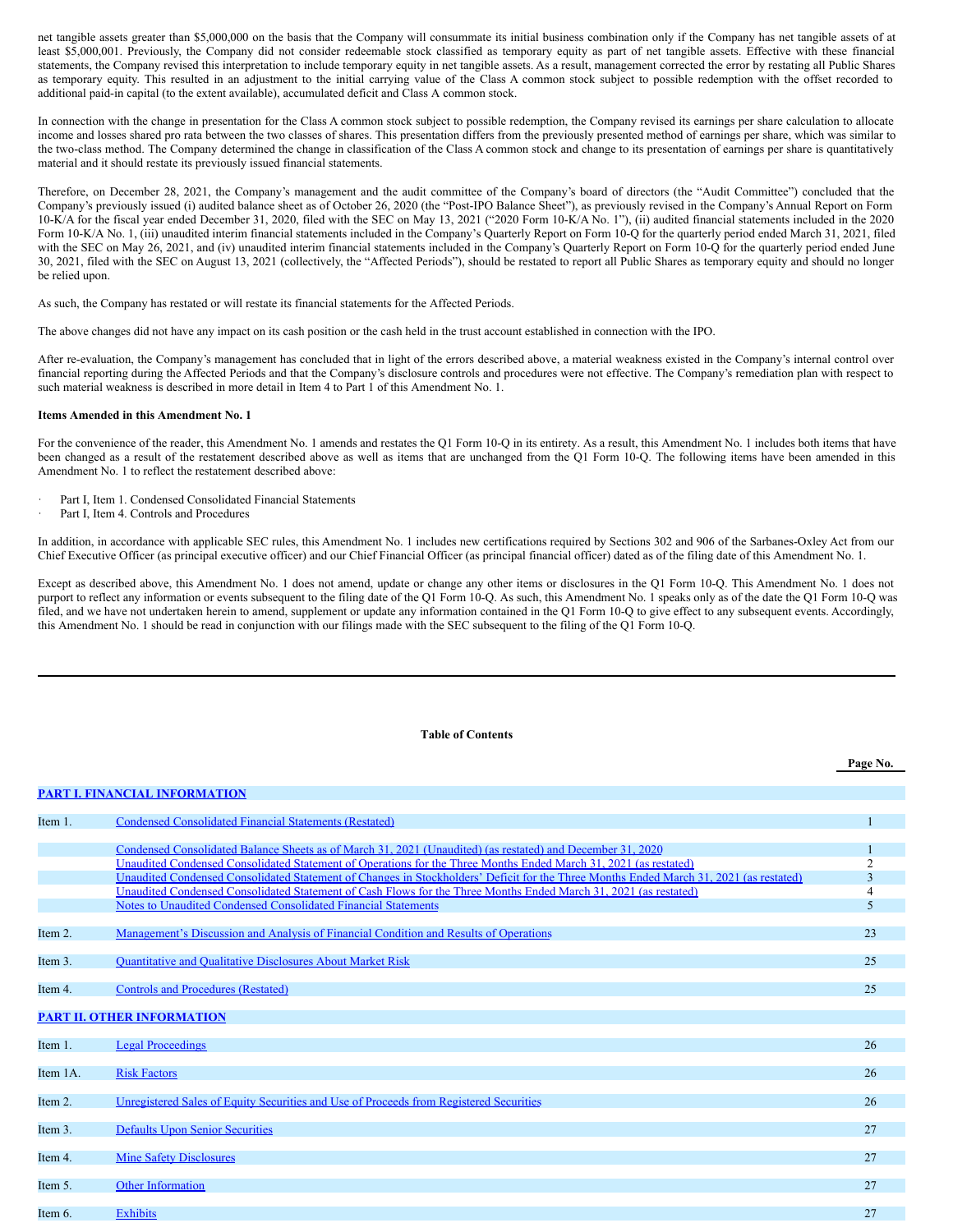# **CAUTIONARY NOTE REGARDING FORWARD-LOOKING STATEMENTS**

i

This Quarterly Report on Form 10-Q (this "Report"), including, without limitation, statements under the heading "Management's Discussion and Analysis of Financial Condition and Results of Operations," includes forward-looking statements within the meaning of Section 27A of the Securities Act of 1933, as amended (the "Securities Act"), and Section 21E of the Securities Exchange Act of 1934, as amended (the "Exchange Act"). These forward-looking statements can be identified by the use of forward-looking terminology, including the words "believes," "estimates," "anticipates," "expects," "intends," "plans," "may," "will," "potential," "projects," "predicts," "continue," or "should," or, in each case, their negative or other variations or comparable terminology. There can be no assurance that actual results will not materially differ from expectations. Such statements include, but are not limited to, any statements relating to our ability to consummate any acquisition or other business combination and any other statements that are not statements of current or historical facts. These statements are based on management's current expectations, but actual results may differ materially due to various factors, including, but not limited to:

- our ability to complete an initial business combination, including our proposed business combination with Aria Energy LLC and Archaea Energy LLC;
- our expectations around the performance of the prospective target business or businesses;
- our success in retaining or recruiting, or changes required in, our officers, key employees or directors following our initial business combination;
- our officers and directors allocating their time to other businesses and potentially having conflicts of interest with our business or in approving our initial business combination;
- our potential ability to obtain additional financing to complete our initial business combination;
- our pool of prospective target businesses;
- the ability of our officers and directors to generate a number of potential investment opportunities;
- our public securities' potential liquidity and trading;
- the lack of a market for our securities:
- the use of proceeds not held in the trust account or available to us from interest income on the trust account balance;
- the trust account not being subject to claims of third parties; or
- our financial performance, including following our initial business combination.

The forward-looking statements contained in this Report are based on our current expectations and beliefs concerning future developments and their potential effects on us. Future developments affecting us may not be those that we have anticipated. These forward-looking statements involve a number of risks, uncertainties (some of which are beyond our control) and other assumptions that may cause actual results or performance to be materially different from those expressed or implied by these forward-looking statements. These risks and uncertainties include, but are not limited to, those factors listed above and others described under the heading "Risk Factors" in Item 1A of Part I in Amendment No. 1 to our Annual Report on Form 10-K for the year ended December 31, 2020. Should one or more of these risks or uncertainties materialize, or should any of our assumptions prove incorrect, actual results may vary in material respects from those projected in these forward-looking statements. We undertake no obligation to update or revise any forward-looking statements, whether as a result of new information, future events or otherwise, except as may be required under applicable securities laws. These risks and others described under "Risk Factors" may not be exhaustive.

By their nature, forward-looking statements involve risks and uncertainties because they relate to events and depend on circumstances that may or may not occur in the future. We caution you that forward-looking statements are not guarantees of future performance and that our actual results of operations, financial condition and liquidity, and developments in the industry in which we operate may differ materially from those made in or suggested by the forward-looking statements contained in this Report. In addition, even if our results or operations, financial condition and liquidity, and developments in the industry in which we operate are consistent with the forward-looking statements contained in this Report, those results or developments may not be indicative of results or developments in subsequent periods.

ii

### <span id="page-2-2"></span><span id="page-2-0"></span>**PART I - FINANCIAL INFORMATION**

#### <span id="page-2-1"></span>**Item 1. Condensed Consolidated Financial Statements.**

#### **RICE ACQUISITION CORP. CONDENSED CONSOLIDATED BALANCE SHEETS MARCH 31, 2021**

|                                   |   | March 31,<br>2021<br>(unaudited)<br>(as restated) |              | December 31,<br>2020 |
|-----------------------------------|---|---------------------------------------------------|--------------|----------------------|
| Assets:                           |   |                                                   |              |                      |
| Current assets:                   |   |                                                   |              |                      |
| Cash                              | S | 1,027,243                                         | <sup>S</sup> | 1,335,167            |
| Prepaid expenses                  |   | 662,865                                           |              | 662,865              |
| <b>Total current assets</b>       |   | 1,690,108                                         |              | 1,998,032            |
| Investments held in Trust Account |   | 237, 345, 682                                     |              | 237,308,171          |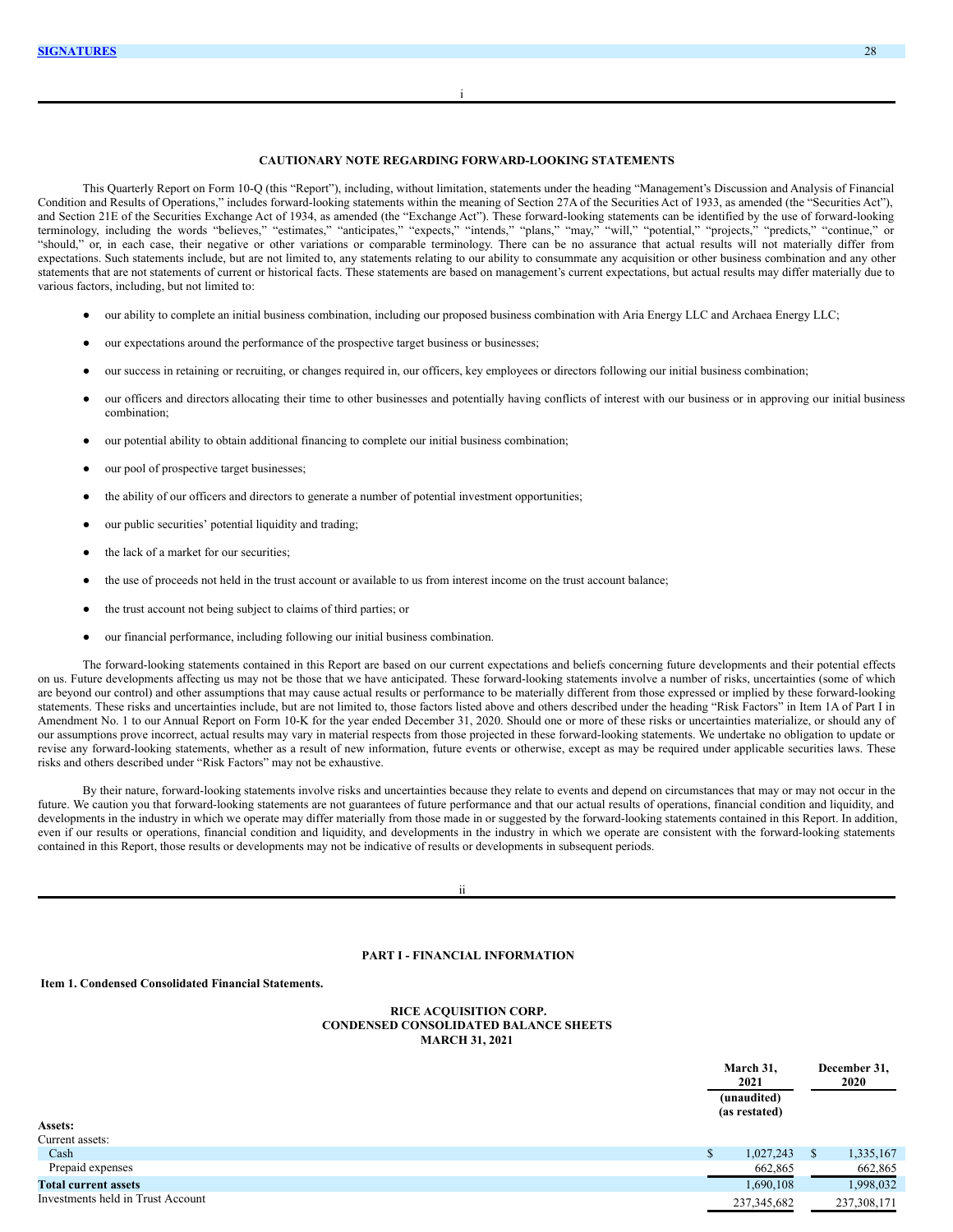| <b>Total Assets</b>                                                                                                                  |    | 239,035,790    | S            | 239,306,203    |
|--------------------------------------------------------------------------------------------------------------------------------------|----|----------------|--------------|----------------|
| Liabilities, Class A Common Stock Subject to Possible Redemption and Stockholders' Deficit:                                          |    |                |              |                |
| Current liabilities:                                                                                                                 |    |                |              |                |
| Accrued expenses                                                                                                                     | S  | 3.064.809      | $\mathbb{S}$ | 118,446        |
| Accounts payable                                                                                                                     |    | 3,049          |              | 217,918        |
| Franchise tax payable                                                                                                                |    | 65,481         |              | 65,481         |
| <b>Total current liabilities</b>                                                                                                     |    | 3,133,339      |              | 401,845        |
| <b>Warrant Liabilities</b>                                                                                                           |    | 30,814,486     |              | 42,588,487     |
| Deferred legal fees                                                                                                                  |    | 187,500        |              | 187,500        |
| Deferred underwriting commissions in connection with the initial public offering                                                     |    | 7,610,750      |              | 7,610,750      |
| <b>Total liabilities</b>                                                                                                             |    | 41,746,075     |              | 50,788,582     |
|                                                                                                                                      |    |                |              |                |
| <b>Commitments and Contingencies</b>                                                                                                 |    |                |              |                |
|                                                                                                                                      |    |                |              |                |
| Class A common stock subject to possible redemption, \$0,0001 par value; 23,725,000 shares at \$10.00 per share as of March 31, 2021 |    |                |              |                |
| and December 31, 2020                                                                                                                |    | 237,250,000    |              | 237,250,000    |
|                                                                                                                                      |    |                |              |                |
| <b>Stockholders' Deficit:</b>                                                                                                        |    |                |              |                |
| Preferred stock, \$0.0001 par value; 1,000,000 shares authorized; none issued and outstanding                                        |    |                |              |                |
| Class A common stock, \$0.0001 par value; 250,000,000 shares authorized; 2,500 shares issued and outstanding (excluding 23,725,000)  |    |                |              |                |
| shares subject to possible redemption)                                                                                               |    |                |              |                |
| Class B common stock, \$0.0001 par value; 20,000,000 shares authorized; 5,931,350 shares issued and outstanding                      |    | 593            |              | 593            |
| Additional paid-in capital                                                                                                           |    |                |              |                |
| Accumulated deficit                                                                                                                  |    | (39, 434, 105) |              | (47,868,812)   |
| <b>Total Rice Acquisition Corp deficit</b>                                                                                           |    | (39, 433, 512) |              | (47,868,219)   |
|                                                                                                                                      |    |                |              |                |
| Non-controlling interest in subsidiary                                                                                               |    | (526, 773)     |              | (864,160)      |
| Total stockholders' deficit                                                                                                          |    | (39,960,285)   |              | (48, 732, 379) |
| Total Liabilities, Class A Common Stock Subject to Possible Redemption and Stockholders' Deficit                                     | \$ | 239,035,790    | $\mathbf{s}$ | 239,306,203    |

*The accompanying notes are an integral part of these unaudited condensed consolidated financial statements.*

<span id="page-3-0"></span>1

# **RICE ACQUISITION CORP. UNAUDITED CONDENSED CONSOLIDATED STATEMENT OF OPERATIONS FOR THE THREE MONTHS ENDED MARCH 31, 2021 (AS RESTATED)**

| General and administrative expenses                               | 2,999,591   |
|-------------------------------------------------------------------|-------------|
| Franchise tax expense                                             | 39,827      |
| Loss from operations                                              | (3,039,418) |
| Other income/(expense)                                            |             |
| Interest income                                                   | 37,511      |
| Change in fair value of warrant liabilities                       | 11,774,001  |
| <b>Net income</b>                                                 | 8,772,094   |
| Net income attributable to non-controlling interest in subsidiary | 337,387     |
| Net income attributable to Rice Acquisition Corp.                 | 8,434,707   |
|                                                                   |             |
| Weighted average shares outstanding of Class A common stock       | 23,727,500  |
| Basic and diluted net income per share, Class A                   | 0.30        |
| Weighted average shares outstanding of Class B common stock       | 5,931,350   |
| Basic and diluted net income per share, Class B                   | 0.30        |
|                                                                   |             |

*The accompanying notes are an integral part of these unaudited condensed consolidated financial statements.*

<span id="page-3-1"></span> $\overline{2}$ 

# **RICE ACQUISITION CORP. UNAUDITED CONDENSED CONSOLIDATED STATEMENT OF CHANGES IN STOCKHOLDERS' DEFICIT FOR THE THREE MONTHS ENDED MARCH 31, 2021 (AS RESTATED)**

|                                    |        |         |               |         |        |            |                | Non-        |                |
|------------------------------------|--------|---------|---------------|---------|--------|------------|----------------|-------------|----------------|
|                                    |        |         | Common Stock  |         |        | Additional |                | controlling | Total          |
|                                    |        | Class A |               | Class B |        | Paid-In    | Accumulated    | Interest in | Stockholders'  |
|                                    | Shares | Amount  | <b>Shares</b> |         | Amount | Capital    | Deficit        | subsidiary  | Deficit        |
| <b>Balance - December 31, 2020</b> | 2,500  |         | 5,931,350     |         | 593    |            | \$(47,868,812) | (864.160)   | (48, 732, 379) |
| Net income                         |        |         |               |         |        |            | 8.434.707      | 337,387     | 8,772,094      |
|                                    |        |         |               |         |        |            |                |             |                |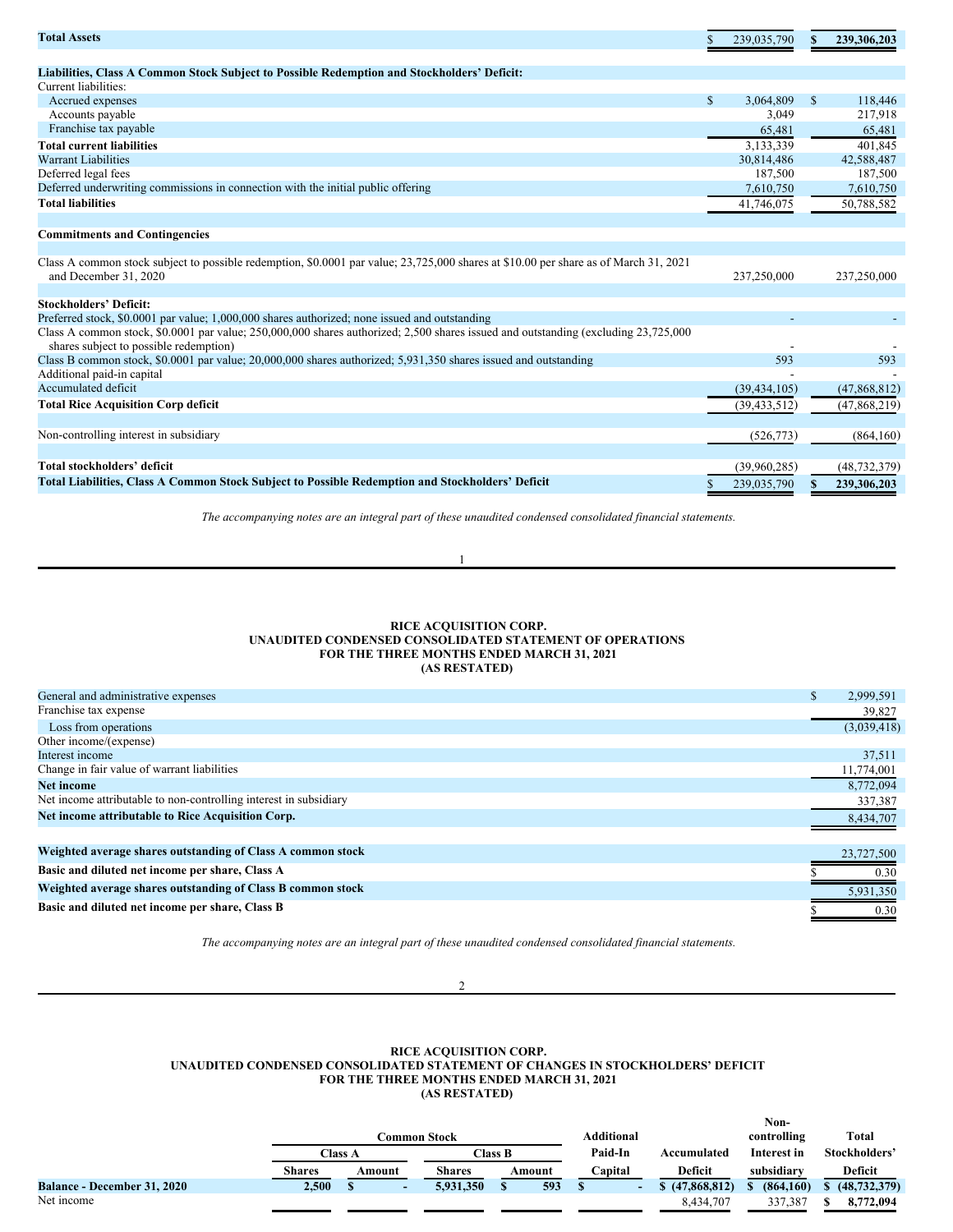| The accompanying notes are an integral part of these unaudited condensed consolidated financial statements. |     |              |
|-------------------------------------------------------------------------------------------------------------|-----|--------------|
|                                                                                                             |     |              |
|                                                                                                             |     |              |
| 3                                                                                                           |     |              |
|                                                                                                             |     |              |
|                                                                                                             |     |              |
|                                                                                                             |     |              |
| RICE ACQUISITION CORP.<br>UNAUDITED CONDENSED CONSOLIDATED STATEMENT OF CASH FLOWS                          |     |              |
| FOR THE THREE MONTHS ENDED MARCH 31, 2021                                                                   |     |              |
| (AS RESTATED)                                                                                               |     |              |
|                                                                                                             |     |              |
| <b>Cash Flows from Operating Activities:</b>                                                                |     |              |
| Net income                                                                                                  | \$. | 8,772,094    |
| Adjustments to reconcile net income to net cash used in operating activities:                               |     |              |
| Change in fair value of warrant liabilities                                                                 |     | (11,774,001) |
| Interest earned on securities held in Trust Account                                                         |     | (37,511)     |
| Changes in operating assets and liabilities:                                                                |     |              |
| Accounts payable                                                                                            |     | (214, 869)   |
| Accrued expenses                                                                                            |     | 2,946,363    |
| Net cash used in operating activities                                                                       |     | (307, 924)   |
|                                                                                                             |     |              |
| Net change in cash                                                                                          |     | (307, 924)   |
| Cash - beginning of the period                                                                              |     | 1,335,167    |
| Cash - end of the period                                                                                    |     | 1,027,243    |
|                                                                                                             |     |              |
| The accompanying notes are an integral part of these unaudited condensed consolidated financial statements. |     |              |

**Balance - March 31, 2021 2,500 \$ - 5,931,350 \$ 593 \$ - \$ (39,434,105) \$ (526,773) \$ (39,960,285)**

# **RICE ACQUISITION CORP. NOTES TO UNAUDITED CONDENSED CONSOLIDATED FINANCIAL STATEMENTS (AS RESTATED)**

<span id="page-4-1"></span><span id="page-4-0"></span>4

#### **Note 1—Description of Organization, Business Operations and Basis of Presentation**

Rice Acquisition Corp. is a blank check company incorporated in Delaware on September 1, 2020. As used herein, "the Company" or "Rice" refer to Rice Acquisition Corp. and its majority-owned and controlled operating subsidiary, Rice Acquisition Holdings LLC ("RAC OpCo"), unless the context indicates otherwise. The Company was formed for the purpose of effecting a merger, capital stock exchange, asset acquisition, stock purchase, reorganization or similar business combination with one or more businesses (the "Business Combination"). The Company is an emerging growth company and, as such, the Company is subject to all of the risks associated with emerging growth companies.

As of March 31, 2021, the Company had not commenced any operations. All activity for the three months ended March 31, 2021 relates to the search for a prospective initial Business Combination. The Company will not generate any operating revenues until after the completion of its initial Business Combination, at the earliest. The Company will generate non-operating income in the form of interest income on cash, cash equivalents and investments from the proceeds derived from the Initial Public Offering. The Company has selected December 31 as its fiscal year end.

The Company's sponsor is Rice Acquisition Sponsor LLC, a Delaware limited liability company (the "Sponsor"). The registration statement for the Company's Initial Public Offering was declared effective on October 21, 2020. On October 26, 2020, the Company consummated its Initial Public Offering of 23,725,000 units (each, a "Unit" and collectively, the "Units"), including 2,225,000 additional Units that were issued pursuant to the underwriters' partial exercise of their over-allotment option (the "Over-Allotment Units"), at \$10.00 per Unit, generating gross proceeds of approximately \$237.3 million, and incurring offering costs of approximately \$12.5 million, inclusive of \$7.6 million in deferred underwriting commissions (Note 5).

Simultaneously with the closing of the Initial Public Offering, the Company consummated the private placement ("Private Placement") of 6,771,000 warrants (each, a "Private Placement Warrant" and collectively, the "Private Placement Warrants") to the Sponsor and Atlas Point Energy Infrastructure Fund, LLC ("Atlas Point Fund"), at a price of \$1.00 per Private Placement Warrant, generating gross proceeds to the Company of approximately \$6.8 million (Note 4). Each Private Placement Warrant is exercisable to purchase one share of Rice's Class A common stock or, in certain circumstances, one Class A Unit of RAC OpCo together with a corresponding number of shares of Rice's non-economic Class B common stock.

Following the Initial Public Offering, the Public Stockholders (as defined below) hold a direct economic equity ownership interest in Rice in the form of shares of Class A common stock, and an indirect ownership interest in RAC OpCo through Rice's ownership of Class A Units of RAC OpCo. By contrast, the Initial Stockholders (as defined below) own direct economic interests in RAC OpCo in the form of Class B Units and a corresponding non-economic voting equity interest in Rice in the form of shares of Class B common stock, as well as a small direct interest through the Sponsor Shares (as defined in Note 4). Sponsor Shares were purchased for \$10.00 each and, in the absence of an initial Business Combination, will generally participate in liquidation or other payments on a pari passu basis with the Public Shares (as defined below). However, given the relatively de minimis number of Sponsor Shares relative to Public Shares, in many cases the economic, governance or other effects of the Sponsor Shares are not material to the holders of Class A common stock or warrants, and for simplicity, portions of this disclosure may not fully describe or reflect these immaterial effects.

Upon the closing of the Initial Public Offering and the Private Placement, approximately \$237.3 million of the net proceeds of the sale of the Units in the Initial Public Offering and the sale of the Private Placement Warrants in the Private Placement were placed in a trust account ("Trust Account") located in the United States with Continental Stock Transfer & Trust Company acting as trustee, and invested only in U.S. "government securities" within the meaning of Section 2(a)(16) of the Investment Company Act (as defined below) having a maturity of 185 days or less or in money market funds meeting certain conditions under Rule 2a-7 promulgated under the Investment Company Act which invest only in direct U.S. government treasury obligations, as determined by the Company, until the earlier of: (i) the completion of a Business Combination and (ii) the distribution of the Trust Account as described below.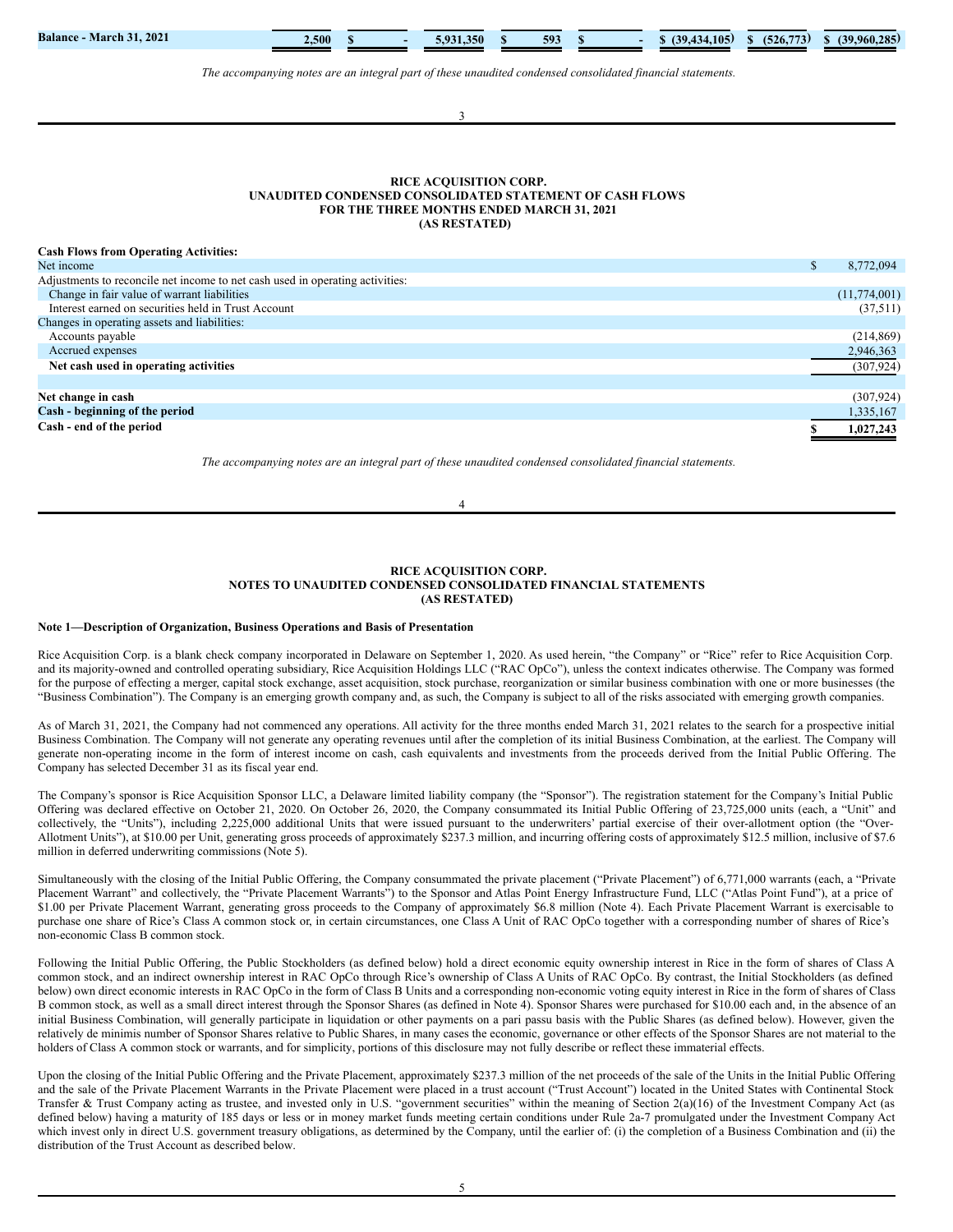### **RICE ACQUISITION CORP. NOTES TO UNAUDITED CONDENSED CONSOLIDATED FINANCIAL STATEMENTS (AS RESTATED)**

The Company's management has broad discretion with respect to the specific application of the net proceeds of the Initial Public Offering and the sale of the Private Placement Warrants, although substantially all of the net proceeds are intended to be applied generally toward consummating a Business Combination. There is no assurance that the Company will be able to complete a Business Combination successfully. The Company must complete one or more initial Business Combinations having an aggregate fair market value of at least 80% of the net assets held in the Trust Account (excluding the amount of any deferred underwriting discount held in Trust) at the time of the agreement to enter into the initial Business Combination. However, the Company will only complete a Business Combination if the post-business combination company controls 50% or more of the voting securities of the target or is otherwise not required to register as an investment company under the Investment Company Act of 1940, as amended (the "Investment Company Act").

The Company will provide the holders (the "Public Stockholders") of the Company's Public Shares with the opportunity to redeem all or a portion of their Public Shares upon the completion of a Business Combination either (i) in connection with a stockholder meeting called to approve the Business Combination or (ii) by means of a tender offer. Unless otherwise stated herein, the term "Public Shares" includes the 2,500 shares of Class A common stock, par value \$0.0001 per share, of the Company held by the Sponsor and forming part of the Sponsor Shares. The decision as to whether the Company will seek stockholder approval of a Business Combination or conduct a tender offer will be made by the Company, solely in its discretion. The Public Stockholders will be entitled to redeem their Public Shares for a pro rata portion of the amount then held in the Trust Account (initially anticipated to be \$10.00 per Public Share). The per-share amount to be distributed to Public Stockholders who redeem their Public Shares will not be reduced by the deferred underwriting commissions the Company will pay to the underwriters (as discussed in Note 5). These Public Shares will be recorded at a redemption value and classified as temporary equity upon the completion of the Initial Public Offering in accordance with the Financial Accounting Standards Board's ("FASB") Accounting Standards Codification ("ASC") Topic 480 "Distinguishing Liabilities from Equity." The Company will proceed with a Business Combination if a majority of the shares voted are voted in favor of the Business Combination. The Company will not redeem the Public Shares in an amount that would cause its net tangible assets to be less than \$5,000,001. If a stockholder vote is not required by law and the Company does not decide to hold a stockholder vote for business or other reasons, the Company will, pursuant to its Amended and Restated Certificate of Incorporation (the "Amended and Restated Certificate of Incorporation"), conduct the redemptions pursuant to the tender offer rules of the U.S. Securities and Exchange Commission ("SEC") and file tender offer documents with the SEC prior to completing a Business Combination. If, however, stockholder approval of the transaction is required by law, or the Company decides to obtain stockholder approval for business or legal reasons, the Company will offer to redeem shares in conjunction with a proxy solicitation pursuant to the proxy rules and not pursuant to the tender offer rules. Additionally, each public stockholder may elect to redeem their Public Shares irrespective of whether they vote for or against the proposed transaction. If the Company seeks stockholder approval in connection with a Business Combination, the Initial Stockholders (as defined below) have agreed to vote their Founder Shares (as defined below in Note 4), Sponsor Shares and any Public Shares purchased during or after the Initial Public Offering in favor of a Business Combination. In addition, the Initial Stockholders have agreed to waive their redemption rights with respect to their Founder Shares and Public Shares in connection with the completion of a Business Combination.

The Amended and Restated Certificate of Incorporation provides that a Public Stockholder, together with any affiliate of such stockholder or any other person with whom such stockholder is acting in concert or as a "group" (as defined under Section 13 of the Securities Exchange Act of 1934, as amended (the "Exchange Act")), will be restricted from redeeming its shares with respect to more than an aggregate of 20% or more of the Public Shares, without the prior consent of the Company.

If the Company is unable to complete a Business Combination within 24 months from the closing of the Initial Public Offering, or October 26, 2022 (the "Combination Period"), the Company will (i) cease all operations except for the purpose of winding up, (ii) as promptly as reasonably possible but not more than ten business days thereafter, redeem the Public Shares, at a per-share price, payable in cash, equal to the aggregate amount then on deposit in the Trust Account including interest earned on the funds held in the Trust Account and not previously released to pay franchise and income taxes of the Company or RAC OpCo (less up to \$100,000 of interest to pay dissolution expenses), divided by the number of then outstanding Public Shares and Class A Units of RAC OpCo (other than those held by Rice), which redemption will completely extinguish Public Stockholders' rights as stockholders (including the right to receive further liquidating distributions, if any), subject to applicable law, and (iii) as promptly as reasonably possible following such redemption, subject to the approval of the remaining stockholders and the board of directors, dissolve and liquidate, subject in each case to the Company's obligations under Delaware law to provide for claims of creditors and the requirements of other applicable law.

6

### **RICE ACQUISITION CORP. NOTES TO UNAUDITED CONDENSED CONSOLIDATED FINANCIAL STATEMENTS (AS RESTATED)**

The Sponsor, Atlas Point Fund and the Company's officers and directors (the "Initial Stockholders") have agreed (i) that any Founder Shares and Sponsor Shares held by them will not be entitled to redemption rights, and they will waive any such redemption rights for any Public Shares held by them, in connection with the completion of the initial Business Combination, (ii) that any Founder Shares and Sponsor Shares held by them will not be entitled to redemption rights, and they will waive any such redemption rights for any Public Shares held by them, in connection with a stockholder vote to amend our amended and restated certificate of incorporation in a manner that would affect the substance or timing of the Company's obligation to redeem 100% of the Public Shares if the Company have not consummated the initial Business Combination within the Combination Period, (iii) that any Founder Shares held by them are subject to forfeiture, and thus will not be entitled to liquidating distributions from the Trust Account, and they will waive any such rights to liquidating distributions for any Founder Shares, if the Company fails to complete the initial Business Combination within the Combination Period (although they will be entitled to liquidating distributions from the Trust Account with respect to any Public Shares and Sponsor Shares they hold if the Company fails to complete the initial Business Combination within the Combination Period), and (iv) in certain limited circumstances the Class B Units of RAC OpCo will have more limited rights to current or liquidating distributions from the Company.

The underwriters agreed to waive their rights to the deferred underwriting commission (see Note 5) held in the Trust Account in the event the Company does not complete a Business Combination within the Combination Period and subsequently liquidates and, in such event, such amounts will be included with the other funds held in the Trust Account that will be available to fund the redemption of the Public Shares and Sponsor Shares. In the event of such distribution, it is possible that the per share value of the residual assets remaining available for distribution (including Trust Account assets) will be only \$10.00. In order to protect the amounts held in the Trust Account, the Sponsor has agreed to be liable to the Company if and to the extent any claims by a third party (except for the Company's independent registered public accounting firm) for services rendered or products sold to the Company, or a prospective target business with which the Company has entered into a letter of intent, confidentiality or other similar agreement or business combination agreement (a "Target"), reduce the amount of funds in the Trust Account to below the lesser of (i) \$10.00 per Public Share or Class A Unit of RAC OpCo not held by Rice and (ii) the actual amount per Public Share or Class A Unit of RAC OpCo not held by Rice held in the Trust Account as of the date of the liquidation of the Trust Account, if less than \$10.00 per Public Share or Class A Unit of RAC OpCo not held by Rice due to reductions in the value of the trust assets, less taxes payable, provided that such liability will not apply to any claims by a third party or Target that executed a waiver of any and all rights to the monies held in the Trust Account (whether or not such waiver is enforceable), nor will it apply to any claims under the Company's indemnity of the underwriters of the Initial Public Offering against certain liabilities, including liabilities under the Securities Act of 1933, as amended (the "Securities Act"). The Company will seek to reduce the possibility that the Sponsor will have to indemnify the Trust Account due to claims of creditors by endeavoring to have all vendors, service providers (except for the Company's independent registered public accounting firm), prospective target businesses or other entities with which the Company does business, execute agreements with the Company waiving any right, title, interest or claim of any kind in or to monies held in the Trust Account.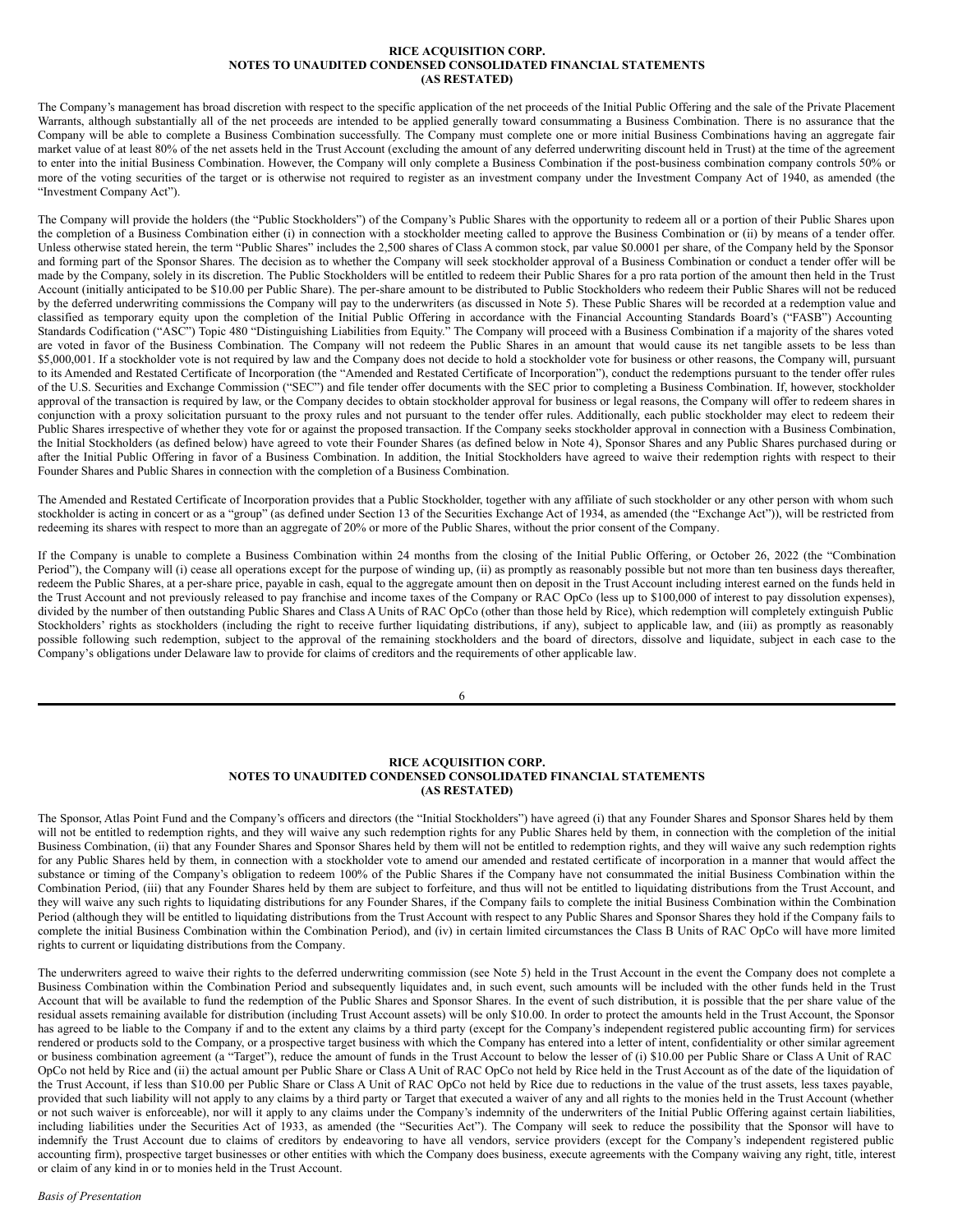The accompanying unaudited condensed consolidated financial statements of the Company have been prepared in accordance with United States generally accepted accounting principles ("GAAP") for interim financial information and Article 8 of Regulation S-X. Accordingly, they do not include all of the information and footnotes required by GAAP. In the opinion of management, all adjustments (consisting of normal accruals) considered for a fair presentation have been included. The interim operating results for the three months ended March 31, 2021 are not necessarily indicative of the results that may be expected for the year ending December 31, 2021 or any future interim periods.

The accompanying unaudited condensed consolidated financial statements should be read in conjunction with the Company's Amendment No. 2 to Annual Report on Form 10- K/A for the year ended December 31, 2020 as filed with the SEC on December 28, 2021, which contains the audited financial statements and notes thereto. The financial information as of December 31, 2020 is derived from the audited financial statements presented in the Company's Amendment No. 2 to Annual Report on Form 10-K/A for the year ended December 31, 2020.

### **RICE ACQUISITION CORP. NOTES TO UNAUDITED CONDENSED CONSOLIDATED FINANCIAL STATEMENTS (AS RESTATED)**

### *Emerging Growth Company*

The Company is an "emerging growth company," as defined in Section 2(a) of the Securities Act, as modified by the Jumpstart Our Business Startups Act of 2012 (the "JOBS Act"), and it may take advantage of certain exemptions from various reporting requirements that are applicable to other public companies that are not emerging growth companies including, but not limited to, not being required to comply with the auditor attestation requirements of Section 404 of the Sarbanes-Oxley Act of 2002, reduced disclosure obligations regarding executive compensation in its periodic reports and proxy statements, and exemptions from the requirements of holding a nonbinding advisory vote on executive compensation and stockholder approval of any golden parachute payments not previously approved.

Further, Section 102(b)(1) of the JOBS Act exempts emerging growth companies from being required to comply with new or revised financial accounting standards until private companies (that is, those that have not had a Securities Act registration statement declared effective or do not have a class of securities registered under the Exchange Act) are required to comply with the new or revised financial accounting standards. The JOBS Act provides that an emerging growth company can elect to opt out of the extended transition period and comply with the requirements that apply to non-emerging growth companies but any such an election to opt out is irrevocable. The Company has elected not to opt out of such extended transition period, which means that when a standard is issued or revised and it has different application dates for public or private companies, the Company, as an emerging growth company, can adopt the new or revised standard at the time private companies adopt the new or revised standard.

This may make comparison of the Company's condensed consolidated financial statements with another public company that is neither an emerging growth company nor an emerging growth company that has opted out of using the extended transition period difficult or impossible because of the potential differences in accounting standards used.

# *Risk and Uncertainties*

On January 30, 2020, the World Health Organization ("WHO") announced a global health emergency because of a new strain of coronavirus (the "COVID-19 outbreak"). In March 2020, the WHO classified the COVID-19 outbreak as a pandemic, based on the rapid increase in exposure globally. The full impact of the COVID-19 outbreak continues to evolve. The impact of the COVID-19 outbreak on the Company's results of operations, financial position and cash flows will depend on future developments, including the duration and spread of the outbreak and related advisories and restrictions. These developments and the impact of the COVID-19 outbreak on the financial markets and the overall economy are highly uncertain and cannot be predicted. If the financial markets and/or the overall economy are impacted for an extended period, the Company's results of operations, financial position and cash flows may be materially adversely affected. Additionally, the Company's ability to complete an initial Business Combination may be materially adversely affected due to significant governmental measures being implemented to contain the COVID-19 outbreak or treat its impact, including travel restrictions, the shutdown of businesses and quarantines, among others, which may limit the Company's ability to have meetings with potential investors or affect the ability of a potential target company's personnel, vendors and service providers to negotiate and consummate an initial Business Combination in a timely manner. The Company's ability to consummate an initial Business Combination may also be dependent on the ability to raise additional equity and debt financing, which may be impacted by the COVID-19 outbreak and the resulting market downturn.

#### *Liquidity and Capital Resources*

As of March 31, 2021, we had approximately \$1.0 million in our operating bank account and a working capital deficit of approximately \$1.4 million.

The Company's liquidity needs to date had been satisfied through the payment of \$26,000 from the Sponsor to purchase the Founder Shares and Sponsor Shares (see Note 4), the loan under the Note of approximately \$290,000 (see Note 4), and the net proceeds from the consummation of the Private Placement not held in the Trust Account. The Company repaid the Note in full on November 10, 2020. In addition, in order to finance transaction costs in connection with a Business Combination, the Company's officers, directors and initial stockholders may, but are not obligated to, provide the Company Working Capital Loans (see Note 4). As of March 31, 2021, there were no amounts outstanding under any Working Capital Loans.

Based on the foregoing, management believes that the Company will have sufficient working capital and borrowing capacity to meet its needs through the earlier of the consummation of a Business Combination or one year from this filing, and management has the intent and ability to support the Company through such time period. Over this time period, the Company will be using the funds held outside of the Trust Account for paying existing accounts payable, identifying and evaluating prospective initial Business Combination candidates, performing due diligence on prospective target businesses, paying for travel expenditures, selecting the target business to merge with or acquire, and structuring, negotiating and consummating the Business Combination.

# **RICE ACQUISITION CORP. NOTES TO UNAUDITED CONDENSED CONSOLIDATED FINANCIAL STATEMENTS (AS RESTATED)**

#### **Note 2—Summary of Significant Accounting Policies**

*Principles of Consolidation and Financial Statement Presentation*

The unaudited condensed consolidated financial statements include the accounts of the Company and its majority-owned and controlled operating subsidiary after elimination of all intercompany transactions and balances as of March 31, 2021. The ownership interest of noncontrolling participants in the operating subsidiary is included as a separate component of stockholders' deficit. The noncontrolling participants' share of the net loss is included as "Net loss attributable to noncontrolling interest in subsidiary" on the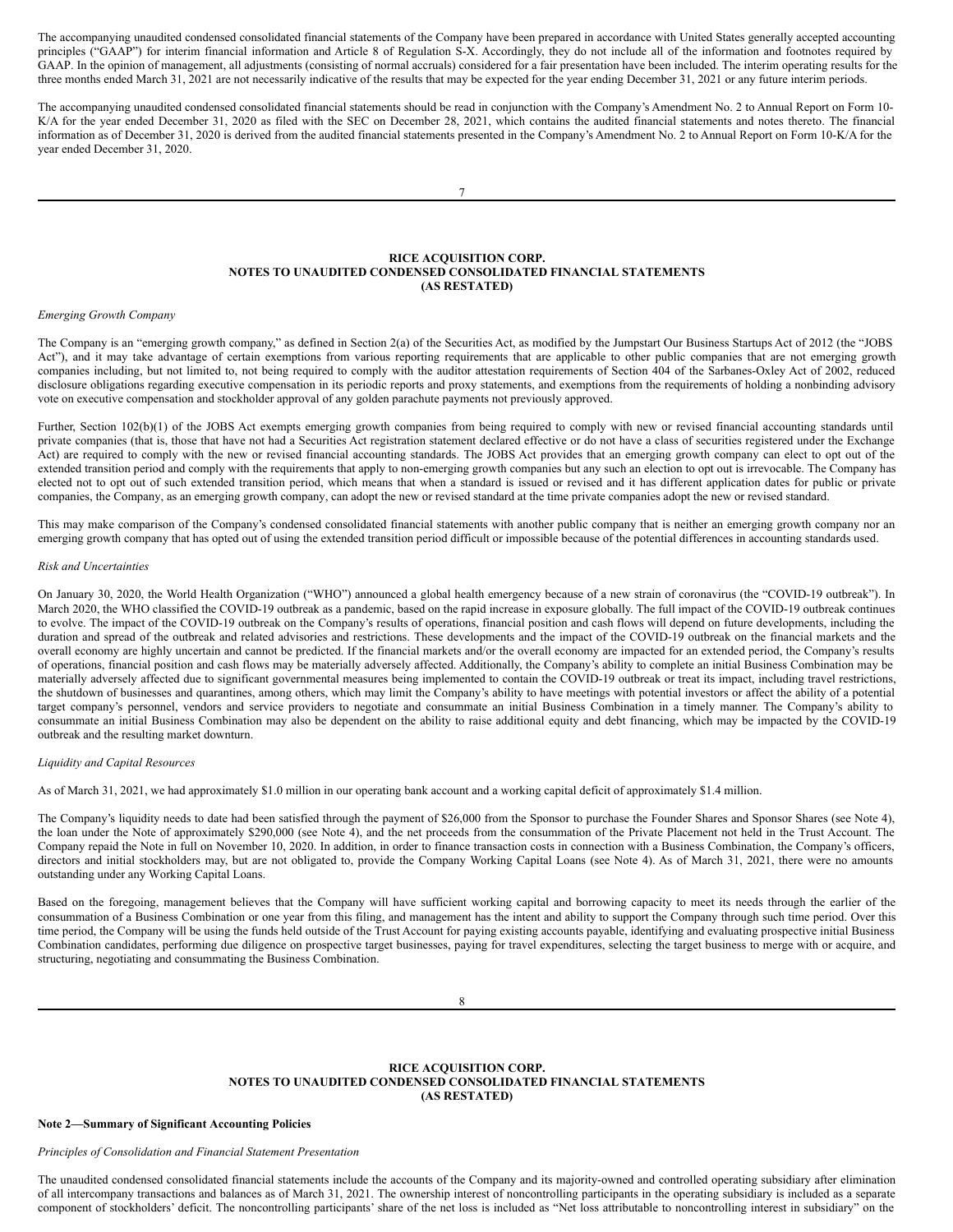accompanying unaudited condensed consolidated statement of operations.

### *Restatement of Previously Issued Financial Statements*

In connection with the change in presentation of Class A common stock subject to possible redemption, the Company concluded it should restate its previously issued financial statements to classify all Class A common stock subject to redemption in temporary equity. In accordance with ASC 480-10-S99, redemption provisions not solely within the control of the Company require shares subject to redemption to be classified outside of permanent equity. The Company had previously classified a portion of its Class A common stock in permanent equity. Although the Company did not specify a maximum redemption threshold, its charter currently provides that the Company will not redeem its Public Shares in an amount that would cause its net tangible assets to be less than \$5,000,001. Previously, the Company did not consider redeemable shares classified as temporary equity as part of net tangible assets. The Company revised this interpretation to include temporary equity in net tangible assets.

In connection with the change in presentation for the Class A common stock subject to possible redemption, the Company revised its earnings per share calculation to allocate income and losses shared pro rata between the two classes of shares. This presentation differs from the previously presented method of earnings per share, which was similar to the two-class method.

In accordance with SEC Staff Accounting Bulletin No. 99, "Materiality," and SEC Staff Accounting Bulletin No. 108, "Considering the Effects of Prior Year Misstatements when Quantifying Misstatements in Current Year Financial Statements," the Company evaluated the corrections and has determined that the related impact was material to the previously filed financial statements that contained the error, reported in the Company's Quarterly Report on Form 10-Q for the quarterly period ended March 31, 2021, filed with the SEC on May 26, 2021. Therefore, the Company, in consultation with its Audit Committee, concluded that the Company's Quarterly Report on Form 10-Q for the quarterly period ended March 31, 2021, filed with the SEC on May 26, 2021, should be restated to present all Class A common stock subject to possible redemption as temporary equity, restate earnings per share and to recognize accretion from the initial book value to redemption value at the time of its Initial Public Offering. The previously presented unaudited interim financial statements included in the Company's Quarterly Report on Form 10-Q for the quarterly period ended March 31, 2021, filed with the SEC on May 26, 2021, should no longer be relied upon. The restatement does not have an impact on the Company's cash position and cash held in the Trust Account.

 $\mathbf Q$ 

## **RICE ACQUISITION CORP. NOTES TO UNAUDITED CONDENSED CONSOLIDATED FINANCIAL STATEMENTS (AS RESTATED)**

The change in the carrying value of the redeemable Class A common stock at March 31, 2021 resulted in a reclassification of approximately 4.5 million Class A common stock from permanent equity to temporary equity. The table below presents the effect of the financial statement adjustments related to the restatement discussed above of the Company's previously reported unaudited balance sheet as of March 31, 2021:

|                                                                                                 | <b>As Previously</b> |   |                          |    |                    |
|-------------------------------------------------------------------------------------------------|----------------------|---|--------------------------|----|--------------------|
| As of March 31, 2021                                                                            | Reported             |   | Adjustment               |    | <b>As Restated</b> |
| <b>Total assets</b>                                                                             | 239,035,790          |   | $\sim$                   |    | 239,035,790        |
| <b>Total liabilities</b>                                                                        | 41,746,075           | S | $\blacksquare$           | £. | 41,746,075         |
| Class A common stock subject to possible redemption                                             | 192,289,710          |   | 44,960,290               |    | 237,250,000        |
| Preferred stock                                                                                 |                      |   |                          |    |                    |
| Class A common stock                                                                            | 450                  |   | (450)                    |    |                    |
| Class B common stock                                                                            | 593                  |   |                          |    | 593                |
| Additional paid-in capital                                                                      | 18,720,097           |   | (18.720.097)             |    |                    |
| Accumulated deficit                                                                             | (13, 194, 362)       |   | (26, 239, 743)           |    | (39, 434, 105)     |
| <b>Total Rice Acquisition Corp equity (deficit)</b>                                             | 5.526.778            |   | (44.960.290)             |    | (39, 433, 512)     |
| Non-controlling interest in subsidiary                                                          | (526, 773)           |   |                          |    | (526, 773)         |
| Total stockholders' equity (deficit)                                                            | 5,000,005            |   | (44.960.290)             | S. | (39,960,285)       |
| Total Liabilities, Class A Common Stock Subject to Possible Redemption and Stockholders' Equity |                      |   |                          |    |                    |
| (Deficit)                                                                                       | 239,035,790          |   | $\overline{\phantom{0}}$ |    | 239,035,790        |

The Company's unaudited statement of shareholders' equity has been restated to reflect the changes to the impacted shareholders' equity accounts described above.

The table below presents the effect of the financial statement adjustments related to the restatement discussed above of the Company's previously reported unaudited statement of cash flows for the period from January 21, 2021 (inception) through March 31, 2021:

# **For the three months ended March 31, 2021**

|                                                                        | As<br><b>Previously</b><br>Reported | Adiustment  | <b>As Restated</b> |  |
|------------------------------------------------------------------------|-------------------------------------|-------------|--------------------|--|
| <b>Supplemental Disclosure of Noncash Financing Activities:</b>        |                                     |             |                    |  |
| Change in value of Class A common stock subject to possible redemption | 8.772.090                           | (8.772.090) |                    |  |

In connection with the change in presentation for the Class A ordinary shares subject to possible redemption, the Company has revised its earnings per share calculation to allocate income and losses shared pro rata between the two classes of shares. This presentation contemplates a Business Combination as the most likely outcome, in which case, both classes of shares participate pro rata in the income and losses of the Company. The impact to the reported amounts of weighted average shares outstanding and basic and diluted earnings per common share is presented below for the Affected Quarterly Periods:

|                                           | <b>Earnings Per Share for Class A common stock</b> |  |            |  |                    |  |  |
|-------------------------------------------|----------------------------------------------------|--|------------|--|--------------------|--|--|
|                                           | As                                                 |  |            |  |                    |  |  |
|                                           | Previously                                         |  |            |  |                    |  |  |
|                                           | Reported                                           |  | Adiustment |  | <b>As Restated</b> |  |  |
| For the three months ended March 31, 2021 |                                                    |  |            |  |                    |  |  |
| Net income                                | 8,772,094                                          |  | $\sim$     |  | 8,772,094          |  |  |
| Weighted average shares outstanding       | 23,725,000                                         |  | 2.500      |  | 23,727,500         |  |  |
| Basic and diluted earnings per share      | $\sim$                                             |  | 0.30       |  | 0.30               |  |  |
|                                           |                                                    |  |            |  |                    |  |  |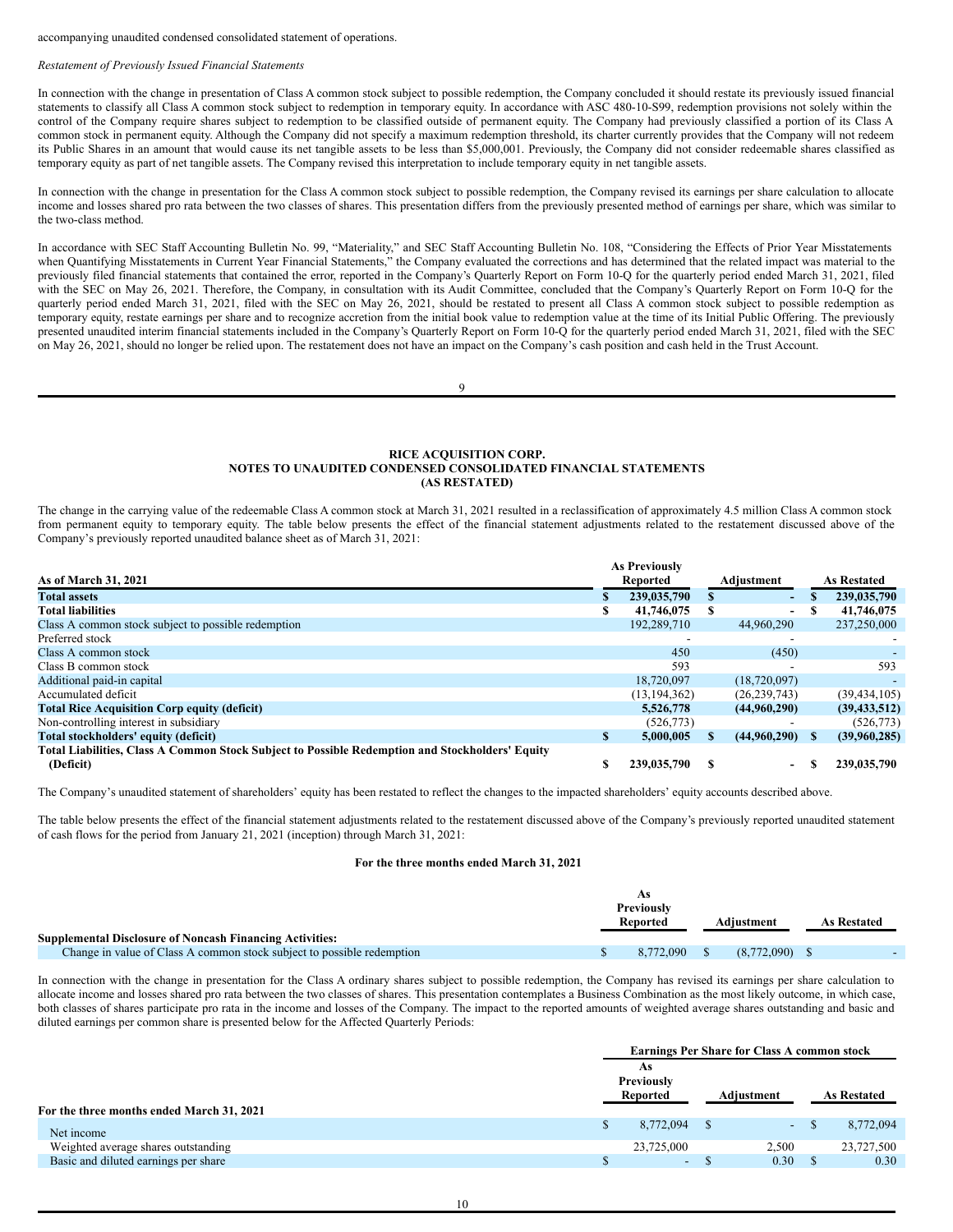## **RICE ACQUISITION CORP. NOTES TO UNAUDITED CONDENSED CONSOLIDATED FINANCIAL STATEMENTS (AS RESTATED)**

### *Use of Estimates*

The preparation of financial statements in conformity with GAAP requires the Company's management to make estimates and assumptions that affect the reported amounts of assets and liabilities and disclosure of contingent assets and liabilities at the date of the financial statements. Making estimates requires management to exercise significant judgment. It is at least reasonably possible that the estimate of the effect of a condition, situation or set of circumstances that existed at the date of the condensed consolidated financial statements, which management considered in formulating its estimate, could change in the near term due to one or more future confirming events. One of the more significant accounting estimates included in these financial statements is the determination of the fair value of the warrant liability. Accordingly, the actual results could differ significantly from those estimates.

#### *Cash and Cash Equivalents*

The Company considers all short-term investments with an original maturity of three months or less when purchased to be cash equivalents. There are no cash equivalents as of March 31, 2021.

### *Investments Held in Trust Account*

Upon the closing of the Initial Public Offering and the Private Placement, the Company was required to place net proceeds of the Initial Public Offering and certain of the proceeds of the Private Placement in a Trust Account, which may be invested in U.S. government securities, within the meaning set forth in Section 2(a)(16) of the Investment Company Act, with a maturity of 185 days or less, or in money market funds meeting certain conditions under Rule 2a-7 promulgated under the Investment Company Act which invest only in direct U.S. government treasury obligations, as determined by management of the Company, until the earlier of: (i) the completion of a Business Combination and (ii) the distribution of the Trust Account. Investments held in Trust Account are classified as trading securities, which are presented on the balance sheet at fair value at the end of each reporting period. Gains and losses resulting from the change in fair value of investments held in Trust Account are included in gain on marketable securities, dividends and interest held in Trust Account in the accompanying statement of operations. The estimated fair values of investments held in Trust Account are determined using available market information, other than for investments in open-ended money market funds with published daily net asset values ("NAV"), in which case the Company uses NAV as a practical expedient to fair value. The NAV on these investments is typically held constant at \$1.00 per unit.

#### *Fair Value of Financial Instruments*

The fair value of the Company's assets and liabilities, which qualify as financial instruments under ASC 820, "Fair Value Measurements and Disclosures," approximates the carrying amounts represented in the balance sheet.

## *Of ering Costs Associated with the Initial Public Of ering*

Offering costs consisted of legal, accounting, underwriting fees and other costs incurred through the Initial Public Offering that were directly related to the Initial Public Offering. Offering costs were allocated to the separable financial instruments issued in the Initial Public Offering based on a relative fair value basis, compared to total proceeds received. Offering costs associated with derivative warrant liabilities were expensed as incurred and presented as non-operating expenses in the condensed statements of operations. Offering costs associated with the Class A common stock issued were charged to stockholders' equity upon the completion of the Initial Public Offering. The Company classifies deferred underwriting commissions as non-current liabilities as their liquidation is not reasonably expected to require the use of current assets or require the creation of current liabilities.

#### *Derivative Warrant Liabilities*

The Company does not use derivative instruments to hedge exposures to cash flow, market, or foreign currency risks. The Company evaluates all of its financial instruments, including issued stock purchase warrants, to determine if such instruments are derivatives or contain features that qualify as embedded derivatives, pursuant to ASC 480 and FASB ASC Topic 815, "Derivatives and Hedging" ("ASC 815"). The classification of derivative instruments, including whether such instruments should be recorded as liabilities or as equity, is re-assessed at the end of each reporting period.

The Public Warrants and the Private Placement Warrants are recognized as derivative liabilities in accordance with ASC 815. Accordingly, the Company recognizes the warrant instruments as liabilities at fair value and adjusts the carrying value of the instruments to fair value at each reporting period until they are exercised. The initial fair value of the Public Warrants issued in connection with the Initial Public Offering were estimated using a Monte Carlo simulation model. The fair value of the Public Warrants as of March 31, 2021 is based on observable listed prices for such warrants. The fair value of the Private Placement Warrants as of March 31, 2021 is determined using Black-Scholes option pricing model. The determination of the fair value of the warrant liability may be subject to change as more current information becomes available and accordingly the actual results could differ significantly. Derivative warrant liabilities are classified as non-current liabilities as their liquidation is not reasonably expected to require the use of current assets or require the creation of current liabilities.

### **RICE ACQUISITION CORP. NOTES TO UNAUDITED CONDENSED CONSOLIDATED FINANCIAL STATEMENTS (AS RESTATED)**

### *Class A Common Stock Subject to Possible Redemption*

The Company accounts for its Class A common stock subject to possible redemption in accordance with the guidance in ASC Topic 480 "Distinguishing Liabilities from Equity." Class A common stock subject to mandatory redemption (if any) is classified as liability instruments and are measured at fair value. Conditionally redeemable Class A common stock (including Class A common stock that features redemption rights that are either within the control of the holder or subject to redemption upon the occurrence of uncertain events not solely within the Company's control) is classified as temporary equity. At all other times, Class A common stock is classified as stockholders' equity. The Company issued 2,500 shares of Class A common stock to the Sponsor. These Sponsor Shares will not be transferable and will only be exchangeable into Class A common stock after the initial business combination, as such are considered non-redeemable and presented as permanent equity in the Company's condensed balance sheet. Excluding the Sponsor Shares, the Company's Class A common stock feature certain redemption rights that are considered to be outside of the Company's control and subject to the occurrence of uncertain future events. Accordingly, as of the Initial Public Offering, 23,725,000 shares of Class A common stock subject to possible redemption is presented at redemption value as temporary equity, outside of the stockholders' equity section of the Company's condensed balance sheets.

The Company recognizes changes in redemption value immediately as they occur and adjusts the carrying value of the Class A common stock subject to possible redemption to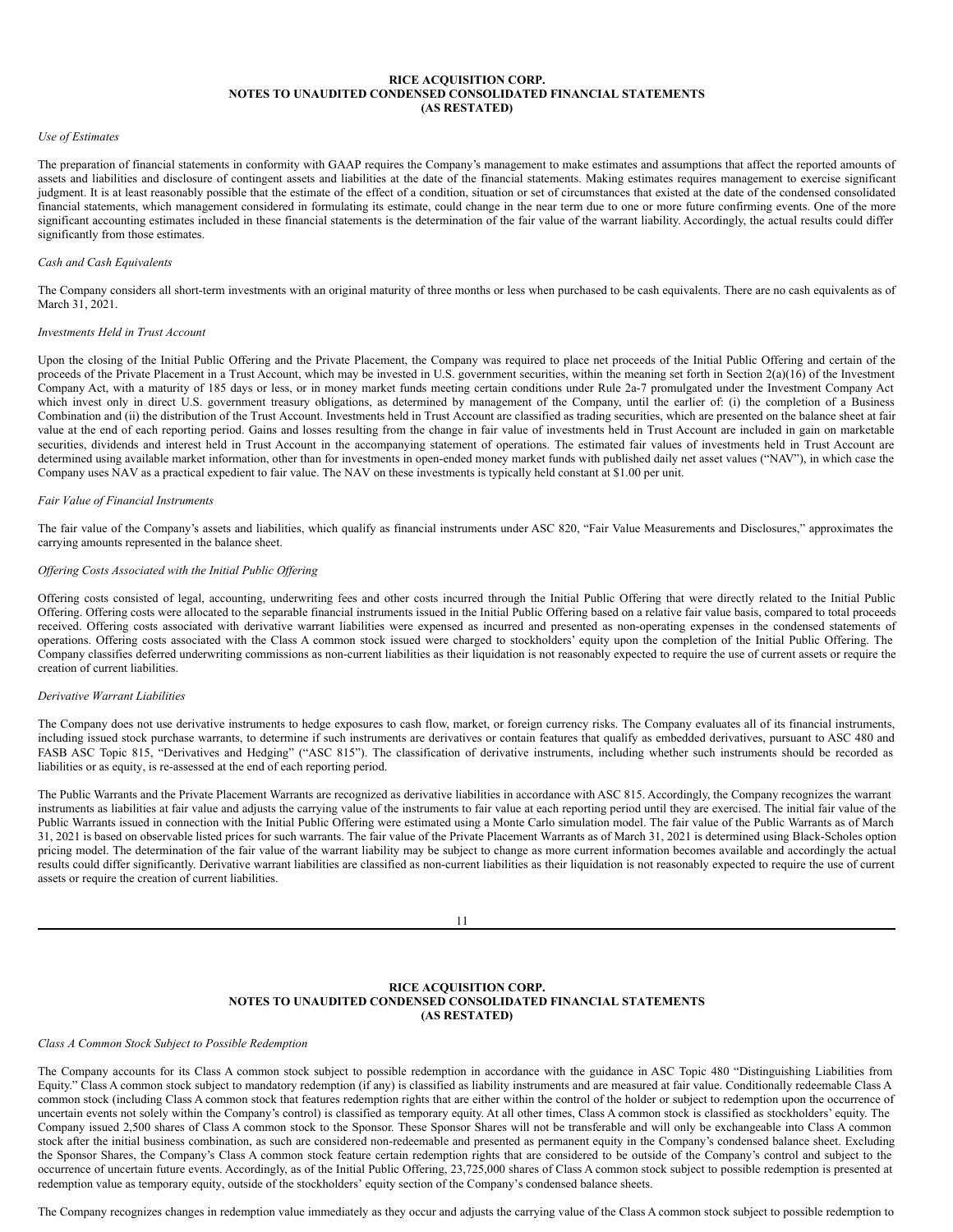equal the redemption value at the end of each reporting period. Effective with the closing of the Initial Public Offering, the Company recognized the accretion from initial book value to redemption amount, which resulted in charges against additional paid-in capital (to the extent available) and accumulated deficit.

#### *Net Income Per Share of Common Stock*

The Company complies with accounting and disclosure requirements of FASB ASC Topic 260, "Earnings Per Share." The Company has two classes of shares, which are referred to as Class A common stock and Class B common stock. Income and losses are shared pro rata between the two classes of shares. Net income (loss) per common share is calculated by dividing the net income (loss) by the weighted average shares of common stock outstanding for the respective period.

The calculation of diluted net income (loss) per share does not consider the effect of the warrants underlying the Units sold in the Initial Public Offering (including the consummation of the over-allotment) and the private placement warrants to purchase an aggregate of 18,633,500 shares of Class A common stock, because their exercise is contingent upon future events and their inclusion would be anti-dilutive under the treasury stock method. As a result, diluted net income (loss) per share is the same as basic net income (loss) per share for the three months ended March 31, 2021. Accretion associated with the redeemable Class A common stock is excluded from earnings per share as the redemption value approximates fair value.

The table below presents a reconciliation of the numerator and denominator used to compute basic and diluted net loss per share for each class of common stock:

|                                                              |    | <b>For the Three Months Ended</b><br>March 31, 2021 |    |           |  |
|--------------------------------------------------------------|----|-----------------------------------------------------|----|-----------|--|
|                                                              |    | <b>Class B</b><br><b>Class A</b>                    |    |           |  |
| Basic and diluted net income per common share:               |    |                                                     |    |           |  |
| Numerator:                                                   |    |                                                     |    |           |  |
| Allocation of net income                                     | S. | 7,017,799                                           | S. | 1,754,295 |  |
|                                                              |    |                                                     |    |           |  |
| Denominator:                                                 |    |                                                     |    |           |  |
| Basic and diluted weighted average common shares outstanding |    | 23,727,500                                          |    | 5,931,350 |  |
|                                                              |    |                                                     |    |           |  |
| Basic and diluted net income per common share                |    | 0.30                                                |    | 0.30      |  |

#### *Income Taxes*

The Company follows the asset and liability method of accounting for income taxes under ASC Topic 740, "Income Taxes." Deferred tax assets and liabilities are recognized for the estimated future tax consequences attributable to differences between the financial statement carrying amounts of existing assets and liabilities and their respective tax bases. Deferred tax assets and liabilities are measured using enacted tax rates expected to apply to taxable income in the years in which those temporary differences are expected to be recovered or settled. The effect on deferred tax assets and liabilities of a change in tax rates is recognized in income in the period that included the enactment date. Valuation allowances are established, when necessary, to reduce deferred tax assets to the amount expected to be realized. Deferred tax assets were immaterial as of March 31, 2021.

12

### **RICE ACQUISITION CORP. NOTES TO UNAUDITED CONDENSED CONSOLIDATED FINANCIAL STATEMENTS (AS RESTATED)**

FASB ASC Topic 740 prescribes a recognition threshold and a measurement attribute for the financial statement recognition and measurement of tax positions taken or expected to be taken in a tax return. For those benefits to be recognized, a tax position must be more likely than not to be sustained upon examination by taxing authorities. There were no unrecognized tax benefits as of March 31, 2021. The Company recognizes accrued interest and penalties related to unrecognized tax benefits as income tax expense. No amounts were accrued for the payment of interest and penalties as of March 31, 2021. The Company is currently not aware of any issues under review that could result in significant payments, accruals or material deviation from its position. The Company is subject to income tax examinations by major taxing authorities since inception.

The provision for income taxes was immaterial for the three months ended March 31, 2021.

#### *Recent Accounting Pronouncements*

In August 2020, the FASB issued Accounting Standard Update (the "ASU") No. 2020-06, Debt—Debt with Conversion and Other Options (Subtopic 470-20) and Derivatives and Hedging—Contracts in Entity's Own Equity (Subtopic 815-40): Accounting for Convertible Instruments and Contracts in an Entity's Own Equity, which simplifies accounting for convertible instruments by removing major separation models required under current GAAP. The ASU also removes certain settlement conditions that are required for equity-linked contracts to qualify for the derivative scope exception and it also simplifies the diluted earnings per share calculation in certain areas. The Company early adopted the ASU on January 1, 2021. Adoption of the ASU did not impact the Company's financial position, results of operations or cash flows.

Management does not believe that any other recently issued, but not yet effective, accounting pronouncement if currently adopted would have a material effect on the Company's condensed consolidated financial statements.

#### **Note 3—Initial Public Offering**

On October 26, 2020, the Company consummated its Initial Public Offering of 23,725,000 Units, including 2,225,000 Over-Allotment Units that were issued pursuant to the underwriters' partial exercise of their over-allotment option, at \$10.00 per Unit, generating gross proceeds of approximately \$237.3 million, and incurring offering costs of approximately \$12.5 million, inclusive of \$7.6 million in deferred underwriting commissions. Of the 23,725,000 Units sold, affiliates of the Sponsor and Atlas Point Fund had purchased 1,980,000 Units (the "Affiliated Units") and 2,128,500 Units (the "Atlas Units"), respectively, at the Initial Public Offering price. The underwriters did not receive any underwriting discounts or commissions on the 1,980,000 Affiliated Units.

Each Unit consists of one share of Class A common stock and one-half of one redeemable warrant (each, a "Public Warrant"). Each whole Public Warrant entitles the holder to purchase one share of Rice's Class A common stock at a price of \$11.50 per share, subject to adjustment (see Note 6).

#### **Note 4—Related Party Transactions**

# *Founder Shares and Sponsor Shares*

In September 2020, the Sponsor paid \$25,000 to cover for certain of expenses of the Company in exchange for issuance of (i) 5,750,100 shares of Rice's Class B common stock, par value \$0.0001 per share, and (ii) 2,500 shares of Rice's Class A common stock, par value \$0.0001 per share. In September 2020, the Sponsor received 5,750,000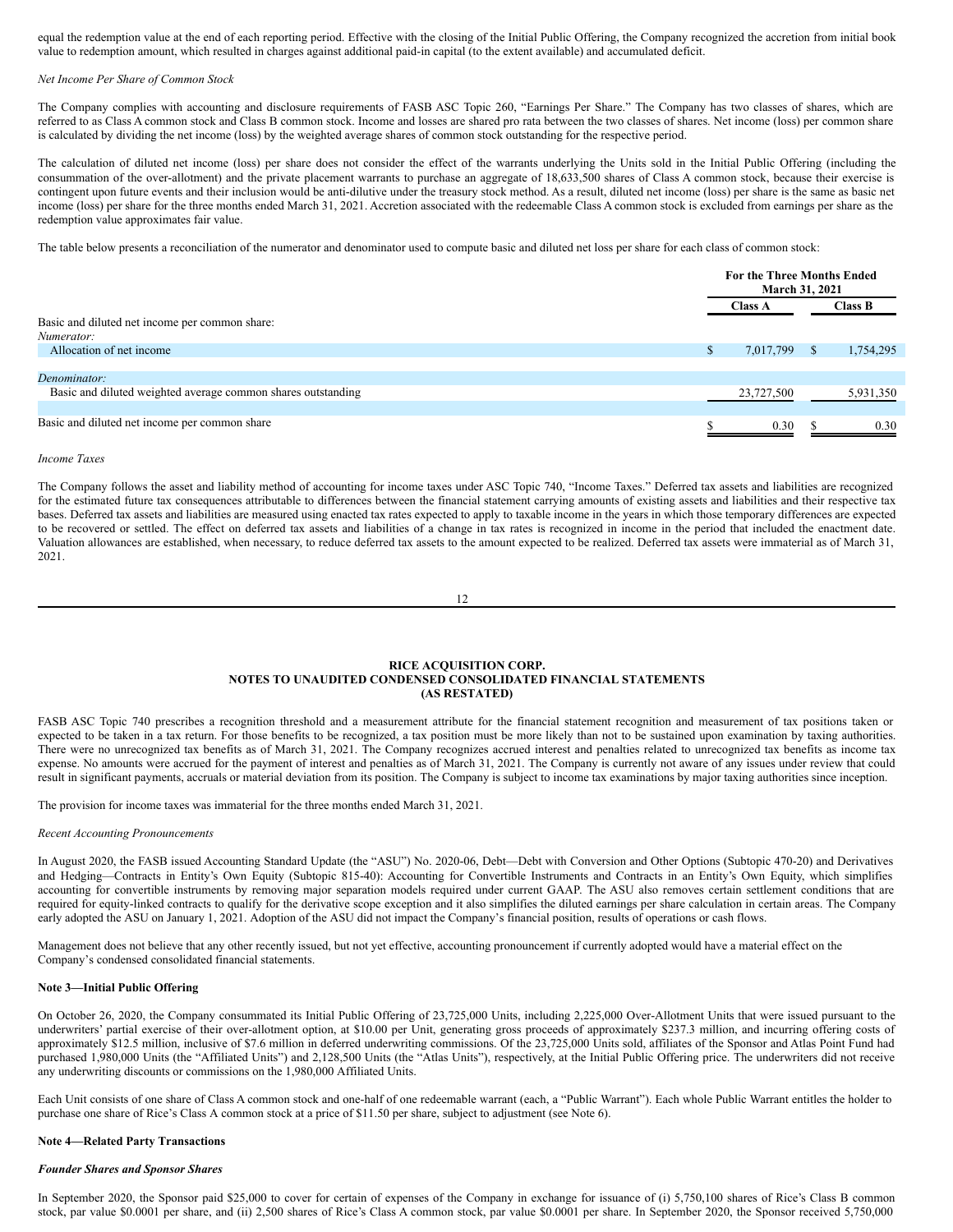Class B Units of RAC OpCo (which are profits interest units only). In October 2020, the Sponsor forfeited 90,000 Class B Units of RAC OpCo, and 30,000 Class B Units of RAC OpCo were issued to each of the independent director nominees. The Sponsor transferred a corresponding number of shares of Class B common stock to the independent director nominees. In October 2020, the Company effected a dividend, resulting in an aggregate of (i) 6,181,350 shares of Rice's Class B common stock, and (ii) 2,500 shares of Rice's Class A common stock outstanding. All shares and associated amounts have been retroactively restated to reflect the dividend. Upon a liquidation of RAC OpCo, distributions generally will be made to the holders of RAC OpCo Units on a pro rata basis, subject to certain limitations with respect to the Class B Units of RAC OpCo, including that, prior to the completion of the initial Business Combination, such Class B Units will not be entitled to participate in a liquidating distribution.

Also, in September 2020, Rice paid \$25,000 to RAC OpCo in exchange for issuance of 2,500 Class A Units of RAC OpCo. In September 2020, the Sponsor received 100 Class A Units of RAC OpCo in exchange for \$1,000.

The Company refers to the 6,181,250 shares of Class B common stock and corresponding number of Class B Units of RAC OpCo (or the Class A Units of RAC OpCo into which such Class B Units will convert) collectively as the "Founder Shares". The Founder Shares consist of Class B Units of RAC OpCo (and any Class A Units of RAC OpCo into which such Class B Units are converted) and a corresponding number of shares of Class B common stock, which together will be exchangeable for shares of Rice's Class A common stock after the time of the initial Business Combination on a one-for-one basis, subject to adjustment as provided herein. The Company refers to the 2,500 shares of Rice's Class A common stock and the 100 Class A Units of RAC OpCo and a corresponding number of shares of Rice's non-economic Class B common stock (which together will be exchangeable into shares of Class A common stock after the initial Business Combination on a one-for-one basis) collectively as the "Sponsor Shares".

13

### **RICE ACQUISITION CORP. NOTES TO UNAUDITED CONDENSED CONSOLIDATED FINANCIAL STATEMENTS (AS RESTATED)**

Upon the closing of the Initial Public Offering, the Sponsor forfeited 309,063 Class B Units of RAC OpCo, and 309,063 Class B Units of RAC OpCo were issued to Atlas Point Fund. The Sponsor transferred a corresponding number of shares of Class B common stock to Atlas Point Fund.

The Initial Stockholders agreed to forfeit up to 806,250 Founder Shares to the extent that the over-allotment option is not exercised in full by the underwriters, so that the Founder Shares will represent 20.0% of the Company's issued and outstanding shares after the Initial Public Offering (excluding the Sponsor Shares). On October 26, 2020, the underwriters partially exercised the over-allotment option to purchase as additional 2,225,000 Units; thus, only 250,000 Founder Shares remained subject to forfeiture. On December 5, 2020, the remaining unexercised over-allotment expired unused and therefore the remaining 250,000 shares of Class B common stock were forfeited.

The Class B Units of RAC OpCo will convert into Class A Units of RAC OpCo in connection with the initial Business Combination on a one-for-one basis, subject to adjustment for stock splits, stock dividends, reorganizations, recapitalizations and the like and subject to further adjustment as provided herein. The Founder Shares consist of Class B Units of RAC OpCo (and any Class A Units of RAC OpCo into which such Class B Units are converted) and a corresponding number of shares of Class B common stock, which together will be exchangeable for shares of Class A common stock after the time of the initial Business Combination on a one-for-one basis (subject to adjustment for stock splits, stock dividends, reorganizations, recapitalizations and the like), and subject to further adjustment as provided herein. In the case that additional shares of Class A common stock, or equity-linked securities, are issued or deemed issued in excess of the amounts sold in the Initial Public Offering and related to the closing of the Business Combination (other than the forward purchase securities), the number of Class A Units of RAC OpCo into which the Class B Units of RAC OpCo will convert may be adjusted (unless the holders of a majority of the outstanding Founder Shares agree to waive such adjustment with respect to any such issuance or deemed issuance) so that the number of shares of Class A common stock issuable upon exchange of all Founder Shares will equal, in the aggregate, on an as-exchanged basis, 20% of the sum of the total outstanding shares of Rice's common stock upon completion of the Initial Public Offering, plus all shares of Class A common stock and equity-linked securities issued or deemed issued in connection with the Business Combination (excluding the forward purchase securities and any shares or equity-linked securities issued, or to be issued, to any seller in the Business Combination and excluding the Sponsor Shares). In addition, the number of outstanding shares of Class B common stock will be adjusted through a stock split or stock dividend so that the total number of outstanding shares of Class B common stock corresponds to the total number of Class A Units of RAC OpCo outstanding (other than those held by Rice) plus the total number of Class A Units RAC OpCo into which the Class B Units of RAC OpCo are entitled to convert.

The Initial Stockholders agreed, subject to limited exceptions, not to transfer, assign or sell any of the Founder Shares held by them (and any shares of Class A common stock acquired upon exchange of Founder Shares) until one year after the date of the consummation of the initial Business Combination or earlier if, subsequent to the initial Business Combination, (i) the last sale price of the Class A common stock equals or exceeds \$12.00 per share (as adjusted for stock splits, stock dividends, reorganizations, recapitalizations and the like) for any 20 trading days within any 30-trading day period commencing at least 150 days after the initial Business Combination or (ii) the Company consummates a subsequent liquidation, merger, stock exchange or other similar transaction which results in all of the stockholders having the right to exchange their shares of common stock for cash, securities or other property.

# *Private Placement Warrants*

Simultaneously with the closing of the Initial Public Offering, the Company consummated the Private Placement of 6,771,000 Private Placement Warrants to the Sponsor and Atlas Point Fund, at a price of \$1.00 per Private Placement Warrant, generating gross proceeds to the Company of approximately \$6.8 million.

Each whole Private Placement Warrant is exercisable for a price of \$11.50 to purchase one share of Rice's Class A common stock or, in certain circumstances, one Class A Unit of RAC OpCo together with a corresponding number of shares of Rice's non-economic Class B common stock. A portion of the proceeds from the sale of the Private Placement Warrants was added to the proceeds from the Initial Public Offering held in the Trust Account. If the Company does not complete a Business Combination within the Combination Period, the Private Placement Warrants will expire worthless. The Private Placement Warrants will be non-redeemable and exercisable on a cashless basis so long as they are held by the Sponsor, Atlas Point Fund or their permitted transferees.

With certain limited exceptions, the Private Placement Warrants and the securities underlying such warrants will not be transferable, assignable or saleable until 30 days after the completion of the initial Business Combination.

14

# **RICE ACQUISITION CORP. NOTES TO UNAUDITED CONDENSED CONSOLIDATED FINANCIAL STATEMENTS (AS RESTATED)**

*Related Party Loans*

On September 1, 2020, the Sponsor agreed to loan the Company an aggregate of up to \$300,000 pursuant to a promissory note (the "Note"). This loan is non-interest bearing and payable upon the completion of the Initial Public Offering. The Company borrowed an aggregate of approximately \$290,000 under the Note. The outstanding balance of the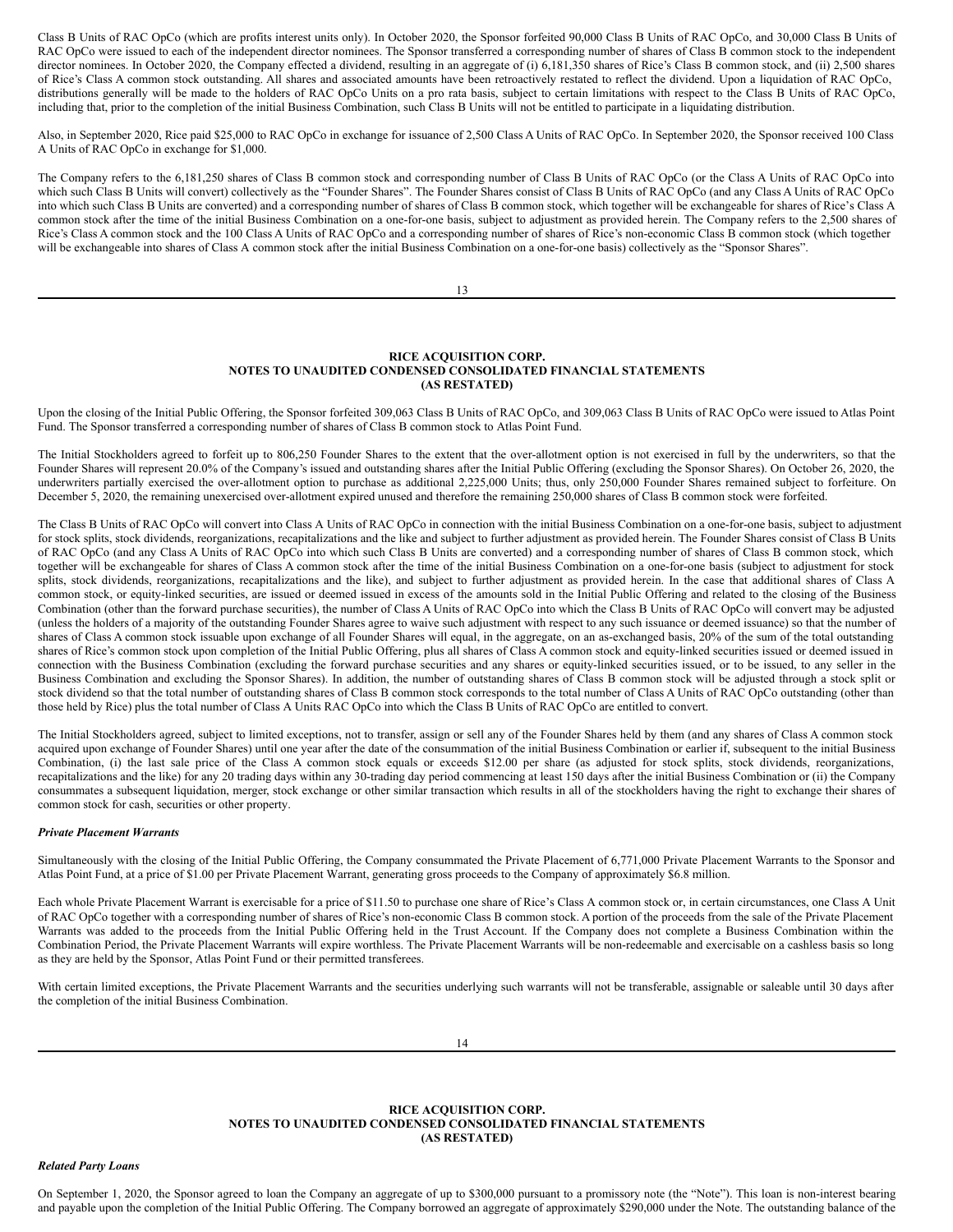#### Note was paid in full as of November 10, 2020.

In addition, in order to finance transaction costs in connection with a Business Combination, the Sponsor or an affiliate of the Sponsor, or certain of the Company's officers and directors may, but are not obligated to, loan the Company funds as may be required ("Working Capital Loans"). If the Company completes a Business Combination, the Company will repay the Working Capital Loans out of the proceeds of the Trust Account released to the Company. Otherwise, the Working Capital Loans would be repaid only out of funds held outside the Trust Account. In the event that a Business Combination does not close, the Company may use a portion of proceeds held outside the Trust Account to repay the Working Capital Loans but no proceeds held in the Trust Account would be used to repay the Working Capital Loans. The Working Capital Loans would either be repaid upon consummation of a Business Combination or, at the lender's discretion, up to \$1.5 million of such Working Capital Loans may be convertible into warrants of the post Business Combination entity at a price of \$1.00 per warrant. The warrants would be identical to the Private Placement Warrants. Except for the foregoing, the terms of such Working Capital Loans, if any, have not been determined and no written agreements exist with respect to such loans. To date, the Company had no borrowings under the Working Capital Loans.

The Sponsor, officers and directors, or any of their respective affiliates will be reimbursed for any out-of-pocket expenses incurred in connection with activities on the Company's behalf such as identifying potential target businesses and performing due diligence on suitable Business Combinations. The Company's audit committee will review on a quarterly basis all payments that were made to the Sponsor, officers or directors, or their affiliates.

#### *Administrative Support Agreement*

Commencing on the date the Company's securities are first listed on NYSE, the Company agreed to pay the Sponsor a total of \$10,000 per month for office space, utilities, secretarial support and administrative services provided to members of the management team. Upon completion of the initial Business Combination or the Company's liquidation, the Company will cease paying these monthly fees.

#### **Note 5—Commitments and Contingencies**

### *Forward Purchase Agreement*

The Company entered into an amended and restated forward purchase agreement (the "Forward Purchase Agreement") with Atlas Point Fund, pursuant to which Atlas Point Fund, which is a fund managed by CIBC National Trust but is not affiliated with the Company or sponsor, agreed to purchase up to \$75,000,000 of either (i) a number of units (the "forward purchase units"), consisting of one share of Class A common stock (the "forward purchase shares") and one-third of one warrant (the "forward purchase warrants"), for \$10.00 per unit or (ii) a number of forward purchase shares for \$9.67 per share (such forward purchase shares valued at \$9.67 per share or the forward purchase units, as the case may be, the "forward purchase securities"), in a private placement that will close simultaneously with the closing of the Initial Business Combination. The forward purchase warrants will have the same terms as the public warrants and the forward purchase shares will be identical to the shares of Class A common stock included in the units being sold in this offering, except the forward purchase shares and the forward purchase warrants will be subject to transfer restrictions and certain registration rights and the forward purchase units will consist of only one-third of one forward purchase warrant. The funds from the sale of the forward purchase securities may be used as part of the consideration to the sellers in the Initial Business Combination, and any excess funds may be used for the working capital needs of the post-transaction company. This agreement is independent of the percentage of stockholders electing to redeem their public shares and may provide the Company with an increased minimum funding level for the Initial Business Combination. The forward purchase agreement is subject to conditions, including Atlas Point Fund giving the Company its irrevocable written consent to purchase the forward purchase securities no later than five days after the Company notifies it of the Company's intention to meet to consider entering into a definitive agreement for a proposed Business Combination. Atlas Point Fund may grant or withhold its consent to the purchase entirely within its sole discretion. Accordingly, if Atlas Point Fund does not consent to the purchase, it will not be obligated to purchase the forward purchase securities.

15

## **RICE ACQUISITION CORP. NOTES TO UNAUDITED CONDENSED CONSOLIDATED FINANCIAL STATEMENTS (AS RESTATED)**

#### *Registration Rights*

The holders of Founder Shares, Private Placement Warrants and warrants that may be issued upon conversion of Working Capital Loans, if any, (and any shares of Class A common stock issuable upon the exercise of the Private Placement Warrants and warrants that may be issued upon conversion of Working Capital Loans and upon conversion of the Founder Shares) are entitled to registration rights pursuant to a registration rights agreement. The holders of these securities are entitled to make up to three demands, excluding short form demands, that the Company register such securities. In addition, the holders have certain "piggy-back" registration rights with respect to registration statements filed subsequent to the completion of the initial Business Combination. Additionally, pursuant to the Forward Purchase Agreement, the Company agreed to grant certain registration rights to Atlas Point Fund in connection with the issuance of any forward purchase units upon the completion of the Company's Business Combination. The Company will bear the expenses incurred in connection with the registration of such securities.

#### *Underwriting Agreement*

The Company granted the underwriters a 45-day option from the date of Initial Public Offering to purchase up to 3,225,000 additional Units to cover over-allotments, if any, at the Initial Public Offering price less the underwriting discounts and commissions. On October 26, 2020, the underwriters partially exercised the over-allotment option to purchase an additional 2,225,000 Units.

The underwriters were entitled to an underwriting discount of \$0.20 per Unit (excluding the Affiliated Units purchased). As a result of affiliates of the Sponsor purchasing 1,980,000 Units, the Company paid an underwriting discount of approximately \$4.3 million in the aggregate upon the closing of the Initial Public Offering. In addition, the underwriters will be entitled to a deferred fee of \$0.35 per Unit (excluding the Affiliated Units), or approximately \$7.6 million in the aggregate. The deferred fee will become payable to the underwriters from the amounts held in the Trust Account solely in the event that the Company completes a Business Combination, subject to the terms of the underwriting agreement.

### *Risks and Uncertainties*

Management continues to evaluate the impact of the COVID-19 pandemic on the industry and has concluded that while it is reasonably possible that the virus could have a negative effect on the Company's financial position, results of its operations and/or search for a target company, the specific impact is not readily determinable as of the date of these condensed consolidated financial statements. The condensed consolidated financial statements do not include any adjustments that might result from the outcome of this uncertainty.

### **Note 6—Stockholders' Deficit**

*Class A Common Stock* — As of March 31, 2021, the Company is authorized to issue 250,000,000 shares of Class A common stock with a par value of \$0.0001 per share. As of March 31, 2021, there were 23,727,500 shares of Class A common stock outstanding, of which 23,725,000 shares are subject to possible redemption and therefore classified outside of permanent equity in the accompanying consolidated balance sheet.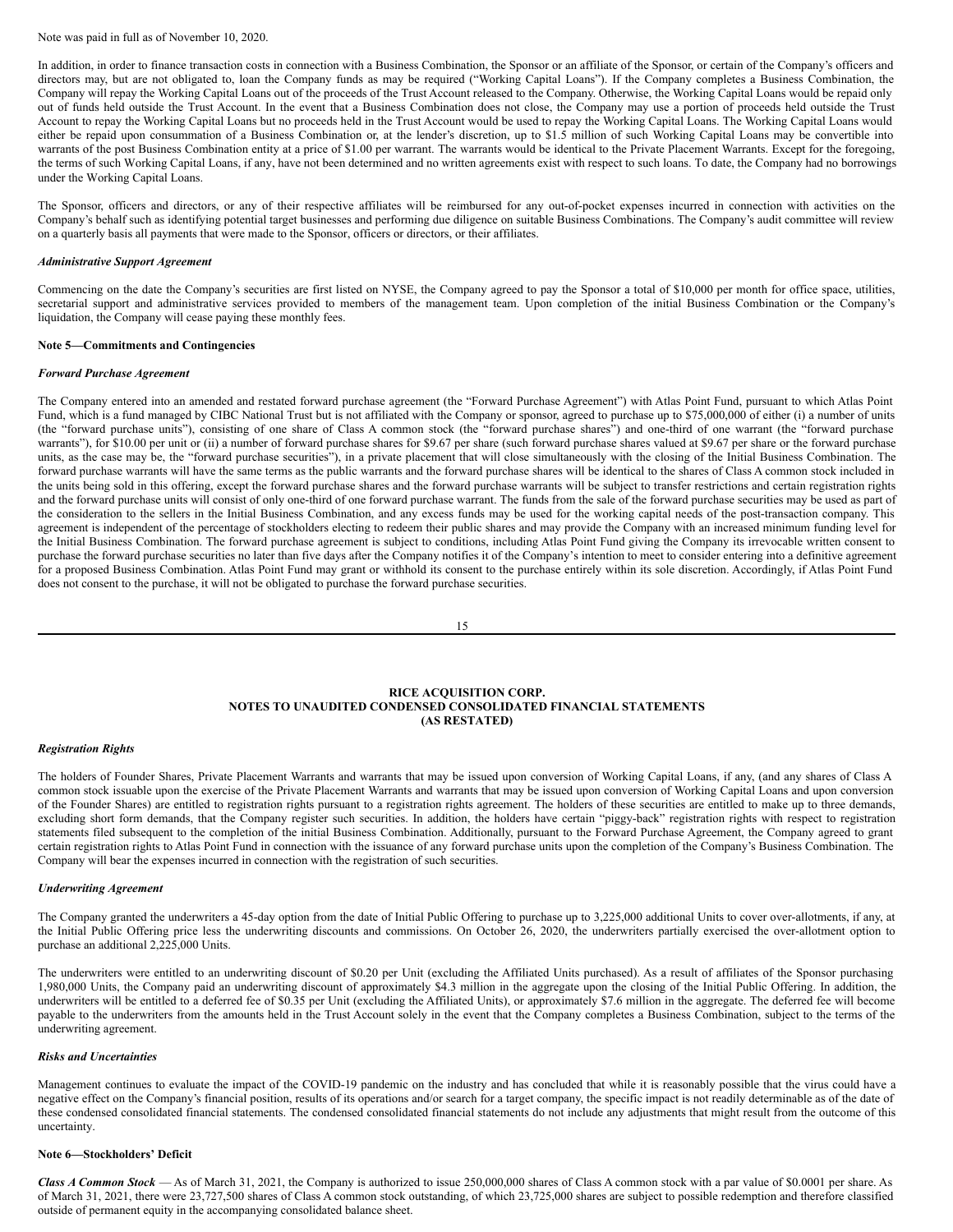*Class B Common Stock* — The Company is authorized to issue 20,000,000 shares of Class B common stock with a par value of \$0.0001 per share. On September 2, 2020, the Company issued 5,750,100 shares of Class B common stock. In October 2020, the Company effected a dividend, resulting in an aggregate of 6,181,350 shares of Rice's Class B common stock outstanding. All shares and associated amounts have been retroactively restated to reflect the dividend. Of these, up to 806,250 shares of Class B common stock are subject to forfeiture to the extent that the underwriters' over-allotment option is not exercised in full or in part, so that the Initial Stockholders will collectively own 20% of the Company's issued and outstanding common stock after the Initial Public Offering (excluding the Sponsor Shares). On October 26, 2020, the underwriters partially exercised the over-allotment option to purchase an additional 2,225,000 Units; thus, only 250,000 Founder Shares remained subject to forfeiture to the extent the over-allotment option was fully exercised. On December 5, 2020, the remaining unexercised over-allotment expired unused and therefore the remaining 250,000 shares of Class B common stock were forfeited. As of March 31, 2021, there were 5,931,350 shares of Class B common stock issued and outstanding.

Holders of the Class A common stock and holders of the Class B common stock will vote together as a single class on all matters submitted to a vote of the stockholders, except as required by law. Each share of common stock will have one vote on all such matters. Prior to the initial Business Combination, only holders of Class B common stock will have the right to vote on the election of directors.

*Preferred Stock* — The Company is authorized to issue 1,000,000 shares of preferred stock, par value \$0.0001 per share, with such designations, voting and other rights and preferences as may be determined from time to time by the Company's board of directors. As of March 31, 2020, there were no shares of preferred stock issued or outstanding.

16

### **RICE ACQUISITION CORP. NOTES TO UNAUDITED CONDENSED CONSOLIDATED FINANCIAL STATEMENTS (AS RESTATED)**

*Warrants* — Public Warrants may only be exercised for a whole number of shares. No fractional Public Warrants will be issued upon separation of the Units and only whole Public Warrants will trade. The Public Warrants will become exercisable on the later of (a) 30 days after the completion of a Business Combination or (b) 12 months from the closing of the Initial Public Offering; provided in each case that the Company has an effective registration statement under the Securities Act covering the shares of Class A common stock issuable upon exercise of the Public Warrants and a current prospectus relating to them is available (or the Company permits holders to exercise their Public Warrants on a cashless basis and such cashless exercise is exempt from registration under the Securities Act). The Company has agreed that as soon as practicable, but in no event later than 15 business days after the closing of the initial Business Combination, it will use its best efforts to file with the SEC and have an effective registration statement covering the shares of the Class A common stock issuable upon exercise of the warrants and to maintain a current prospectus relating to those shares of the Class A common stock until the warrants expire or are redeemed. If a registration statement covering the shares of the Class A common stock issuable upon exercise of the warrants is not effective by the 60<sup>th</sup> business day after the closing of the initial Business Combination, warrant holders may, until such time as there is an effective registration statement and during any period when the Company will have failed to maintain an effective registration statement, exercise warrants on a "cashless basis" in accordance with Section 3(a)(9) of the Securities Act or another exemption.

The warrants have an exercise price of \$11.50 per share, subject to adjustments, and will expire five years after the completion of a Business Combination or earlier upon redemption or liquidation. In addition, if (x) the Company issues additional shares of Class A common stock or equity-linked securities for capital raising purposes in connection with the closing of the initial Business Combination at an issue price or effective issue price of less than \$9.20 per share of Class A common stock (with such issue price or effective issue price to be determined in good faith by the board and, in the case of any such issuance to the Sponsor or its affiliates, without taking into account any Founder Shares held by the Sponsor or such affiliates, as applicable, prior to such issuance) (the "Newly Issued Price"), the exercise price of the warrants will be adjusted (to the nearest cent) to be equal to 115% of the Newly Issued Price.

*Redemption of warrants when our Class A common stock equals or exceeds \$18.00 per share:*

Once the warrants become exercisable, the Company may redeem the outstanding warrants for cash (except as described herein with respect to the Private Placement Warrants):

- in whole and not in part;
- at a price of \$0.01 per warrant;
- upon a minimum of 30 days' prior written notice of redemption; and
- if, and only if, the last sale price of the Class A common stock equals or exceeds \$18.00 per share (as adjusted for stock splits, stock dividends, reorganizations, recapitalizations and the like) for any 20 trading days within a 30-trading day period ending on the third trading day prior to the date on which the Company sends the notice of redemption to the warrant holders.

The Company will not redeem the warrants for cash unless a registration statement under the Securities Act covering the shares of Class A common stock issuable upon exercise of the warrants is effective and a current prospectus relating to those shares of Class A common stock is available throughout the 30-day redemption period, except if the warrants may be exercised on a cashless basis and such cashless exercise is exempt from registration under the Securities Act. If the Company calls the warrants for redemption for cash as described above, the management will have the option to require all holders that wish to exercise warrants to do so on a "cashless basis."

*Redemption of warrants when our Class A common stock equals or exceeds \$10.00 per share:*

Once the warrants become exercisable, the Company may redeem the outstanding warrants (except as described herein with respect to the Private Placement Warrants):

- in whole and not in part;
- at \$0.10 per warrant upon a minimum of 30 days' prior written notice of redemption provided that holders will be able to exercise their warrants on a cashless basis prior to redemption and receive that number of shares of Class A common stock determined by reference to an agreed table based on the redemption date and the "fair market value" of Class A common stock;
- if and only if, the last sale price of Class A common stock equals or exceeds \$10.00 per share (as adjusted for stock splits, stock dividends, reorganizations, recapitalizations and the like) on the trading day prior to the date on which the Company sends the notice of redemption to the warrant holders; and
- if, and only if, there is an effective registration statement covering the issuance of shares of Class A common stock issuable upon exercise of the warrants and a current prospectus relating thereto available throughout the 30- day period after written notice of redemption is given.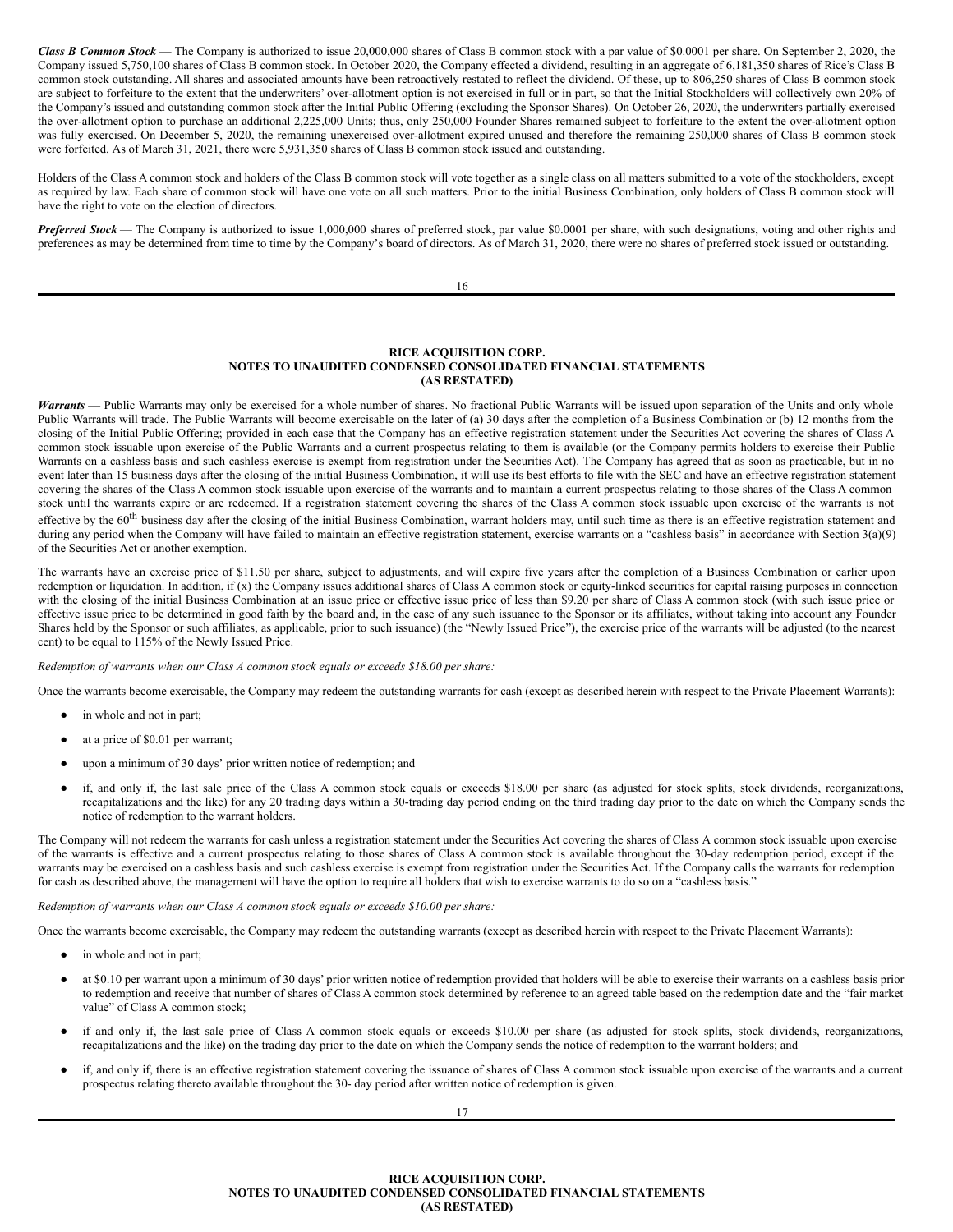The "fair market value" of the Class A common stock shall mean the volume weighted average price of the Class A common stock as reported during the 10 trading days ending on the third trading day prior to the date on which the notice of redemption is sent to the holders of warrants.

None of the Private Placement Warrants will be redeemable by the Company so long as they are held by the initial purchasers of the Private Placement Warrants or their permitted transferees.

In no event will the Company be required to net cash settle any warrant. If the Company is unable to complete a Business Combination within the Combination Period and the Company liquidates the funds held in the Trust Account, holders of warrants will not receive any of such funds with respect to their warrants, nor will they receive any distribution from the Company's assets held outside of the Trust Account with the respect to such warrants. Accordingly, the warrants may expire worthless.

### **Note 7—Fair Value Measurements**

The fair value of the Company's financial assets and liabilities reflects management's estimate of amounts that the Company would have received in connection with the sale of the assets or paid in connection with the transfer of the liabilities in an orderly transaction between market participants at the measurement date. In connection with measuring the fair value of its assets and liabilities, the Company seeks to maximize the use of observable inputs (market data obtained from independent sources) and to minimize the use of unobservable inputs (internal assumptions about how market participants would price assets and liabilities). The following fair value hierarchy is used to classify assets and liabilities based on the observable inputs and unobservable inputs used in order to value the assets and liabilities:

- Level 1: Quoted prices in active markets for identical assets or liabilities. An active market for an asset or liability is a market in which transactions for the asset or liability occur with sufficient frequency and volume to provide pricing information on an ongoing basis.
- Level 2: Observable inputs other than Level 1 inputs. Examples of Level 2 inputs include quoted prices in active markets for similar assets or liabilities and quoted prices for identical assets or liabilities in markets that are not active.
- Level 3: Unobservable inputs based on our assessment of the assumptions that market participants would use in pricing the asset or liability.

The Company classifies its U.S. Treasury and equivalent securities as held-to-maturity in accordance with ASC Topic 320 "Investments - Debt and Equity Securities." Held-tomaturity securities are those securities which the Company has the ability and intent to hold until maturity. Held-to-maturity treasury securities are recorded at amortized cost on the accompanying balance sheet and adjusted for the amortization or accretion of premiums or discounts.

At March 31, 2021, assets held in the Trust Account were comprised of \$237,308,171 in U.S. Treasury securities. For the three months ended March 31, 2021, the Company did not withdraw any interest income from the Trust Account.

The following table presents information about the Company's held-to-maturity assets that are measured at fair value on a recurring basis at March 31, 2021, and indicates the fair value hierarchy of the valuation inputs the Company utilized to determine such fair value. The gross holding gains and fair value of held-to-maturity securities at March 31, 2021, are as follows:

|                                                              | Fair Value Measured as of December 31, 2020 |                |  |                |                          |  |            |             |
|--------------------------------------------------------------|---------------------------------------------|----------------|--|----------------|--------------------------|--|------------|-------------|
|                                                              |                                             | <b>Level 1</b> |  | <b>Level 2</b> |                          |  | Level 3    | Total       |
| Assets                                                       |                                             |                |  |                |                          |  |            |             |
| Investments held in Trust Account - U.S. Treasury Securities |                                             | 237, 308, 171  |  |                | $-$ S                    |  | $\sim$     | 237,308,171 |
| Liabilities:                                                 |                                             |                |  |                |                          |  |            |             |
| Warrant Liability - Public Warrants                          |                                             |                |  |                | $\overline{\phantom{a}}$ |  | 17.556.500 | 17.556.500  |
| Warrant Liability - Private Warrants                         |                                             | -              |  |                | $\overline{\phantom{a}}$ |  | 13.258,000 | 13,258,000  |
| Total fair value                                             |                                             | 237, 308, 171  |  |                | $\overline{\phantom{0}}$ |  | 30,814,500 | 268,122,671 |

The Warrants were accounted for as liabilities in accordance with ASC 815-40 and are presented within warrant liabilities on the Company's balance sheet. The warrant liabilities are measured at fair value at inception and on a recurring basis, with changes in fair value presented within change in fair value of warrant liabilities in the statement of operations.

#### I**nitial Measurement**

The Company established the initial fair value for the Warrants on October 26, 2020, the date of the Company's Initial Public Offering, using a Monte Carlo simulation model for the Public Warrants and a Black-Scholes model for the Private Placement Warrants. The Company allocated the proceeds received from (i) the sale of Units (which is inclusive of one share of Class A common stock and one-half of one Public Warrant), (ii) the sale of Private Placement Warrants, and (iii) the issuance of Class B common stock, first to the Warrants based on their fair values as determined at initial measurement, with the remaining proceeds allocated to Class A common stock subject to possible redemption, Class A common stock and Class B common stock based on their relative fair values at the initial measurement date. The Warrants were classified as Level 3 at the initial measurement date due to the use of unobservable inputs.

18

# **RICE ACQUISITION CORP. NOTES TO UNAUDITED CONDENSED CONSOLIDATED FINANCIAL STATEMENTS (AS RESTATED)**

#### *Subsequent Measurement*

The Warrants are measured at fair value on a recurring basis. The subsequent measurement of the Public Warrants as of March 31, 2021 is classified as Level 1 due to the use of an observable market quote in an active market.

The key inputs into the Black-Scholes model for the Private Placement Warrants were as follows as of March 31, 2021:

|                 | As of March 31,<br>2021 |
|-----------------|-------------------------|
| Exercise price  | 11.50                   |
| Stock price     | 10.11                   |
| Term (in years) | 5.57                    |
| Volatility      | 23                      |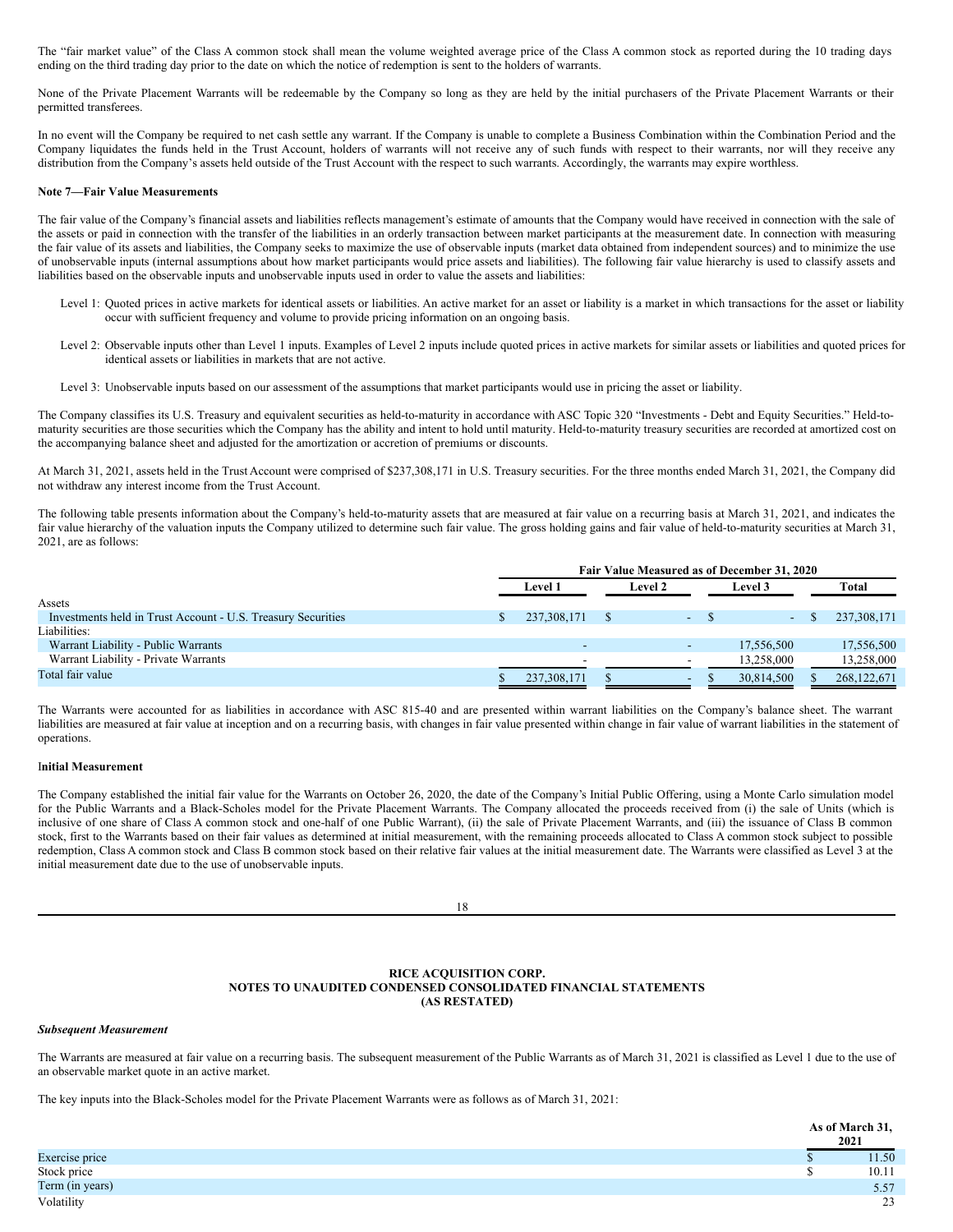The key inputs into the Black-Scholes model for the Private Placement Warrants were as follows as of December 31, 2020:

|                         | As of<br>December 31,<br>2020 |
|-------------------------|-------------------------------|
| Exercise price          | 11.50                         |
| Stock price             | 10.83                         |
| Term (in years)         | 5.82                          |
| Volatility              | 22.68                         |
| Risk-free interest rate | 0.48                          |
| Dividend yield          | $\overline{\phantom{0}}$      |

As of March 31, 2021, the derived fair value of the Private Placement Warrants was determined to be \$2.30 per warrant for an aggregate value of \$15.5 million. The observable fair value of the Public Warrants was \$2.20 per warrant for an aggregate value of \$27.0 million.

The following table presents the changes in the fair value of warrant liabilities:

|                                    | Private<br><b>Placement</b> |             | Level | Public<br>Level |             |  | Warrant<br>Liabilities |              |
|------------------------------------|-----------------------------|-------------|-------|-----------------|-------------|--|------------------------|--------------|
| Fair Value as of December 31, 2020 |                             | 15.541.987  |       |                 | 27,046,500  |  |                        | 42,588,487   |
| Change in fair value               |                             | (2.284.001) |       |                 | (9,490,000) |  |                        | (11.774.001) |
| Fair Value as of March 31, 2021    |                             | 13.257.986  |       |                 | 17,556,500  |  |                        | 30.814.486   |

Level 3 financial liabilities consist of the Private Placement Warrant liability for which there is no current market for these securities such that the determination of fair value requires significant judgment or estimation. Changes in fair value measurements categorized within Level 3 of the fair value hierarchy are analyzed each period based on changes in estimates or assumptions and recorded as appropriate.

During the three months ended March 31, 20201, there were transfers out of level 3 of \$17,556,500. Transfers out of level 3 are measured at the end of the period.

19

# **RICE ACQUISITION CORP. NOTES TO UNAUDITED CONDENSED CONSOLIDATED FINANCIAL STATEMENTS (AS RESTATED)**

### **Note 8—Subsequent Events**

Management has evaluated subsequent events to determine if events or transactions occurring through the date the condensed consolidated financial statements were available for issuance, require potential adjustment to or disclosure in the condensed consolidated financial statements and has concluded that all such events, except as below and as noted in Notes 1, 2, 3, 4 and 5, that would require recognition or disclosure have been recognized or disclosed.

#### *Business Combination Agreements*

On April 7, 2021, the Company, entered into (i) the Business Combination Agreement (as may be amended, supplemented or otherwise modified from time to time, the "Aria Merger Agreement"), by and among the Company Rice Acquisition Holdings LLC, a Delaware limited liability company and direct subsidiary of the Company ("RAC OpCo"), LFG Intermediate Co, LLC, a Delaware limited liability company and direct subsidiary of RAC OpCo ("RAC Intermediate"), LFG Buyer Co, LLC, a Delaware limited liability company and a direct subsidiary of RAC Intermediate ("RAC Buyer"), Inigo Merger Sub, LLC, a Delaware limited liability company and a direct subsidiary of RAC Buyer ("Aria Merger Sub"), Aria Energy LLC, a Delaware limited liability company ("Aria"), and the Equityholder Representative (as defined therein), pursuant to which, among other things, Aria Merger Sub will merge with and into Aria, with Aria surviving the merger and becoming a direct subsidiary of RAC Buyer, and (ii) the Business Combination Agreement, dated as of April 7, 2021 (as may be amended, supplemented or otherwise modified from time to time, the "Archaea Merger Agreement" and, together with the Aria Merger Agreement, the "Business Combination Agreements"), by and among the Company, RAC OpCo, RAC Intermediate, RAC Buyer, Fezzik Merger Sub, LLC, a Delaware limited liability company and direct subsidiary of RAC Buyer ("Archaea Merger Sub"), Archaea Energy, LLC ("Archaea Seller"), a Delaware limited liability company, and Archaea Energy II, LLC, a Delaware limited liability company ("Archaea" and, together with Archaea Seller and Aria, the "Companies"), pursuant to which, among other things, Archaea Merger Sub will merge with and into Archaea, with Archaea surviving the merger and becoming a direct subsidiary of RAC Buyer, in each case, on the terms and subject to the conditions therein (the transactions contemplated by the Business Combination Agreements, the "Business Combinations").

#### *Consideration*

Pursuant to the terms of the Aria Merger Agreement and at the Effective Time (as defined therein), (i) all Class A Units of Aria held by a holder of Aria's Class A Units shall be cancelled and converted into the right to receive (a) the number of Class A Units of RAC OpCo, (b) the number of Class B common stock, par value \$0.0001 ("Class B Common Stock"), of the Company and (c) the amount of cash as set forth in, and in accordance with, the Aria Merger Agreement, (ii) all Class B Units of Aria held by a holder of Aria's Class B Units shall be cancelled and converted into the right to receive (A) the number of Class A Units of RAC OpCo, (B) the number of shares of Class B Common Stock and (C) the amount of cash as set forth in, and in accordance with, the Aria Merger Agreement, and (iii) all Class C Units of Aria shall be cancelled and extinguished without any conversion thereof.

20

## **RICE ACQUISITION CORP. NOTES TO UNAUDITED CONDENSED CONSOLIDATED FINANCIAL STATEMENTS (AS RESTATED)**

Pursuant to the terms of the Archaea Merger Agreement and at the Effective Time (as defined therein), all equity interests of Archaea will be cancelled and converted into the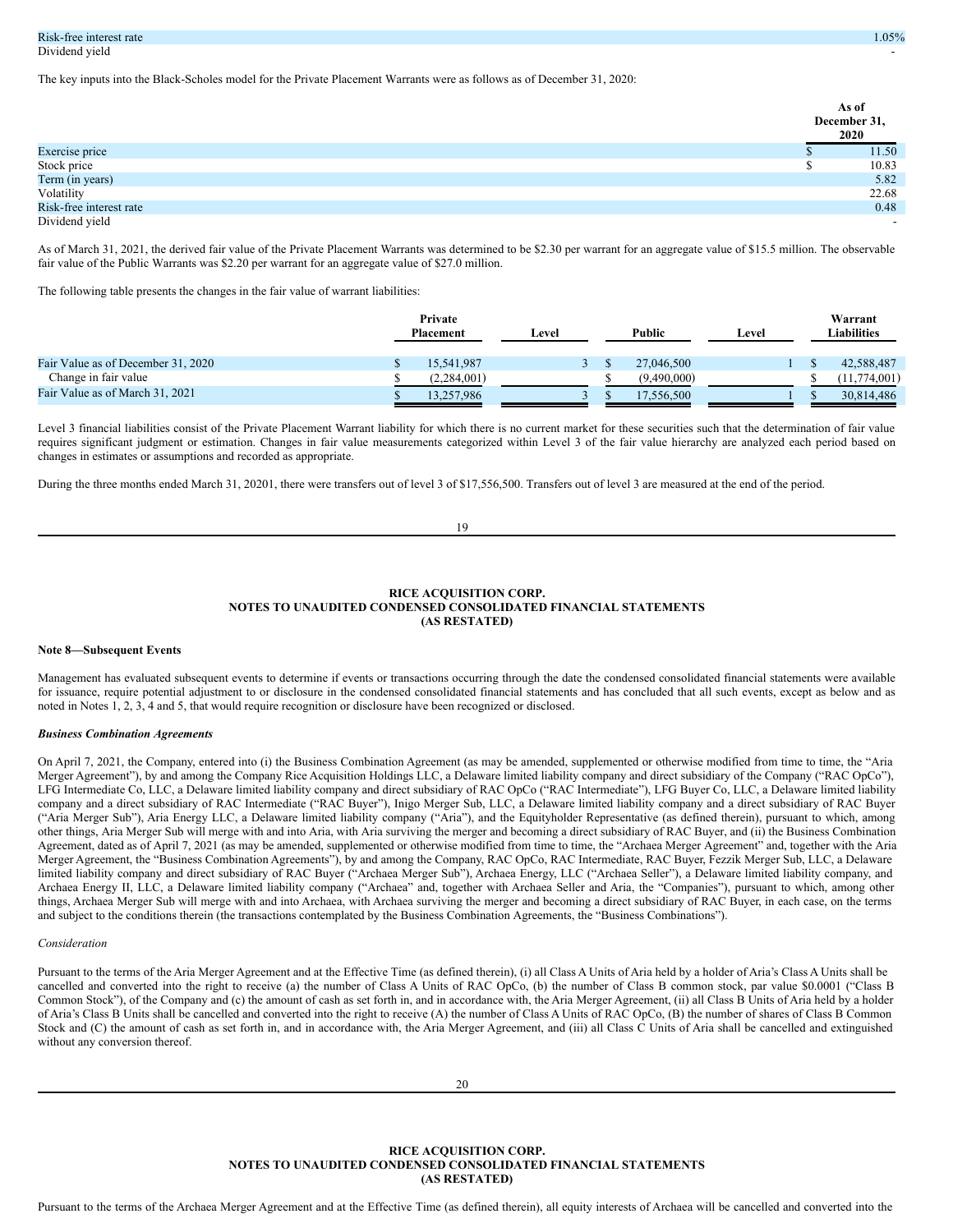right to receive (x) the number of Class A Units of RAC OpCo and (y) the number of shares of Class B Common Stock as set forth in, and in accordance with, the Archaea Merger Agreement.

Following the Business Combinations, holders of Class A Units of RAC OpCo (other than the Company) will have the right (an "exchange right"), subject to certain limitations, to exchange Class A Units of RAC OpCo (and a corresponding number of shares of Class B Common Stock) for, at the Company's option, (i) shares of Class A Common Stock on a one-for-one basis, subject to adjustment for stock splits, stock dividends, reorganizations, recapitalizations and the like, or (ii) a corresponding amount of cash. the Company's decision to make a cash payment or issue shares upon an exercise of an exchange right will be made by the Company's independent directors, and such decision will be based on facts in existence at the time of the decision, which the Company expects would include the relative value of the Class A Common Stock (including trading prices for the Class A Common Stock at the time), the cash purchase price, the availability of other sources of liquidity (such as an issuance of preferred stock) to acquire the Class A Units of RAC OpCo and alternative uses for such cash.

Holders of Class A Units of RAC OpCo (other than the Company) will generally be permitted to exercise the exchange right on a quarterly basis, subject to certain de minimis allowances. In addition, additional exchanges may occur in connection with certain specified events, and any exchanges involving more than a specified number of Class A Units of RAC OpCo (subject to the Company's discretion to permit exchanges of a lower number of units) may occur at any time upon ten business days' advanced notice. The exchange rights will be subject to certain limitations and restrictions intended to reduce the administrative burden of exchanges upon the Company and ensure that RAC OpCo will continue to be treated as a partnership for U.S. federal income tax purposes.

Following any exchange of Class A Units of RAC OpCo (and a corresponding number of shares of Class B Common Stock), RAC will retain the Class A Units of RAC OpCo and cancel the shares of Class B Common Stock. As the holders of Class A Units of RAC OpCo (other than the Company) exchange their Class A Units of RAC OpCo, the Company's membership interest in RAC OpCo will be correspondingly increased, the number of shares of Class A Common Stock outstanding will be increased, and the number of shares of Class B Common Stock outstanding will be reduced.

#### *Conditions to Consummation of the Business Combinations*

Consummation of the Business Combinations is generally subject to customary conditions of the respective parties, and conditions customary to special purpose acquisition companies, including (i) expiration or termination of all applicable waiting periods under HSR, (ii) the absence of any law or governmental order, threatened or pending, preventing the consummation of the Business Combinations, (iii) completion of the Company Share Redemptions (as defined in the Business Combination Agreements), (iv) receipt of requisite shareholder approval for consummation of the Business Combinations, (v) the consummation of the LES Sale (as defined in the Aria Merger Agreement) by Aria and (vi) the issuance by the Federal Energy Regulatory Commission of an order granting authorization for the Business Combinations pursuant to Section 203 of the Federal Power Act of 1935. In addition, the parties also have the right to not consummate the Business Combinations in the event that the cash on the balance sheet of the combined company following the closing of the Business Combinations (the "Combined Company") would be less than \$150,000,000, subject to the terms of the Business Combination Agreements. Furthermore, the closing of the transactions contemplated by the Aria Merger Agreement is expressly conditioned on the closing of the transactions contemplated by the Archaea Merger Agreement and vice versa.

21

# **RICE ACQUISITION CORP. NOTES TO UNAUDITED CONDENSED CONSOLIDATED FINANCIAL STATEMENTS (AS RESTATED)**

#### *Termination*

Each of the Business Combination Agreements may be terminated by the parties thereto under certain customary and limited circumstances at any time prior to the closing of the Business Combinations, including, without limitation, by mutual written consent or if the Business Combinations have not been consummated within 150 days from the date of the Business Combination Agreements (subject to certain extensions for up to 30 days for delays as set forth in the Business Combination Agreements).

### *Stockholders Agreement*

In connection with the closing of the Business Combinations, the Company, RAC Buyer, RAC OpCo, Sponsor, and certain other individuals affiliated with the Companies (the "Company Holders") will enter into a stockholders agreement (the "Stockholders Agreement") pursuant to which, among other things, (i) the board of directors of the Combined Company (the "Board") will consist of seven members, (ii) the holders of a majority of the Company Interests (as defined in the Stockholders Agreement) held by the RAC Sponsor Holders (as defined in the Stockholders Agreement) will have the right to designate two directors (the "RAC Sponsor Directors") for appointment or election to the Board during the term of the Stockholders Agreement, (iii) the Ares Investors (as defined in the Stockholders Agreement) will have the right to designate one director (the "Ares Director") for appointment or election to the Board for so long as the Ares Investors hold at least 50% of the Registrable Securities (as defined in the Stockholders Agreement) held by them on the date that the Business Combinations are consummated (the "Ares Fall-Away Date"), (iv) the Board shall take all necessary action to designate the person then serving as the Chief Executive Officer of the Combined Company (the "CEO Director") for appointment or election to the Board during the term of the Stockholders Agreement and (v) the Board shall designate three independent directors (the "Independent Directors") to serve on the Board during the term of the Stockholders Agreement. The Ares Investors shall have the right to consult on the persons to be designated as Independent Directors prior to the Ares Fall-Away Date.

#### *PIPE Financing*

On April 7, 2021, the Company entered into subscription agreements (each, a "Subscription Agreement") with certain investors (the "PIPE Investors") pursuant to which, among other things, the PIPE Investors have agreed to subscribe for and purchase, and Rice has agreed to issue and sell to the PIPE Investors, an aggregate of 30,000,000 shares of Class A Common Stock, par value \$0.0001 per share ("Class A Common Stock"), of the Company for an aggregate purchase price of \$300,000,000 on the date of Closing (as defined in each Subscription Agreement), on the terms and subject to the conditions set forth therein (the "PIPE Financing"). Each Subscription Agreement contains customary representations and warranties of the Company, on the one hand, and the PIPE Investor, on the other hand, and customary conditions to closing, including the consummation of the Business Combinations.

<span id="page-15-0"></span>Additionally, on April 7, 2021, the Company, RAC OpCo, Sponsor and Atlas Point Energy Infrastructure Fund, LLC, a Delaware limited liability company ("Atlas"), entered into an Amendment to Forward Purchase Agreement (the "FPA Amendment") pursuant to which the Forward Purchase Agreement, dated as of September 30, 2020 (the "Original Agreement"), by and among such parties was amended to provide that Atlas shall purchase a total of \$20,000,000 of Forward Purchase Securities (as defined in the Original Agreement) and the Forward Purchase Warrants (as defined in the Original Agreement) will consist of one-eighth of one redeemable warrant (where each whole redeemable warrant is exercisable to purchase one share of Class A Common Stock at an exercise price of \$11.50 per share).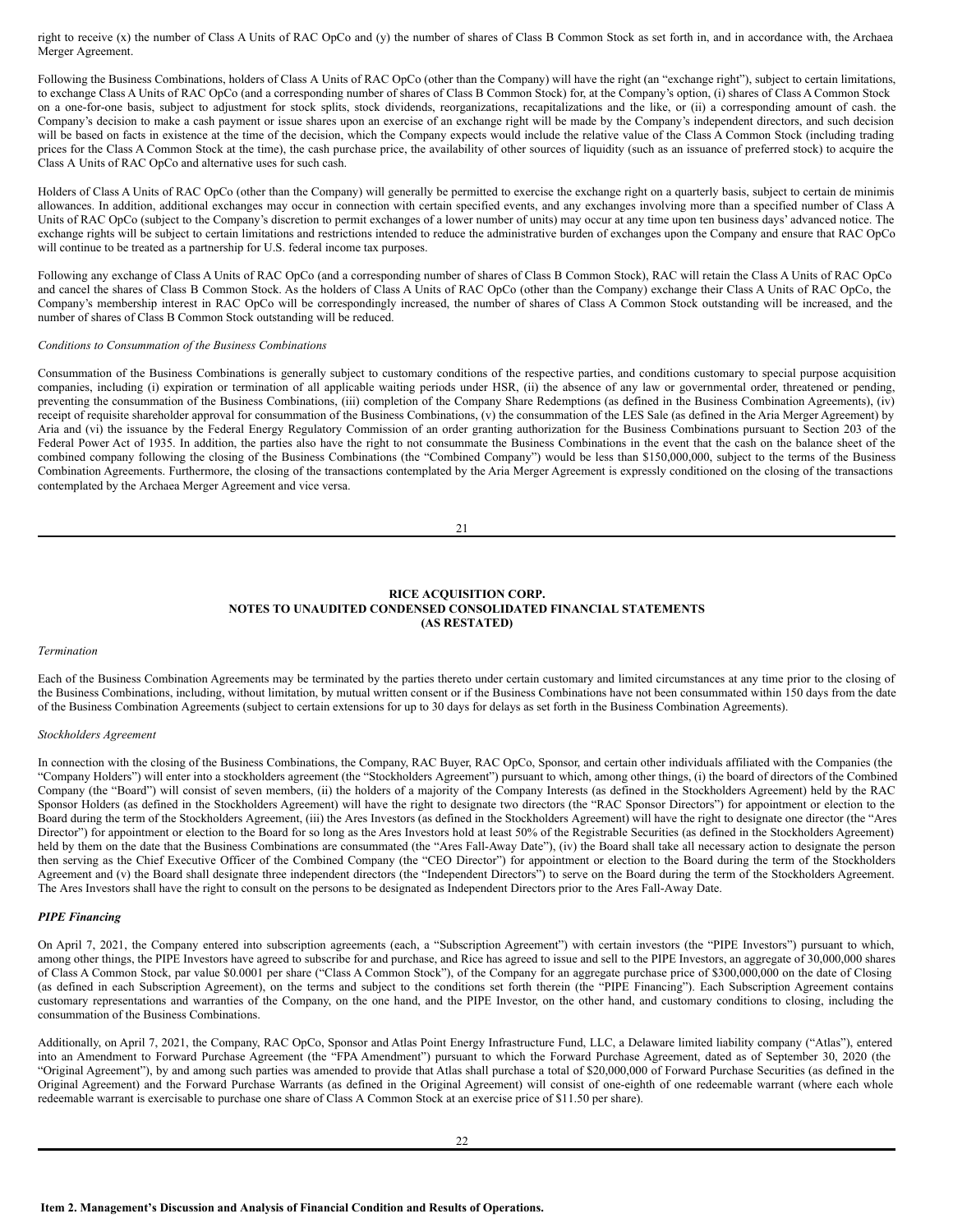References to the "Company," "our," "us" or "we" refer to Rice Acquisition Corp. and its majority-owned and controlled operating subsidiary, Rice Acquisition Holdings LLC (the "RAC OpCo"), unless the context indicates otherwise. The following discussion and analysis of the Company's financial condition and results of operations should be read in conjunction with the unaudited condensed consolidated financial statements and the notes thereto contained elsewhere in this report. Certain information contained in the discussion and analysis set forth below includes forward-looking statements that involve risks and uncertainties.

### **Overview**

We are a blank check company incorporated in Delaware on September 1, 2020 for the purpose of effecting a merger, capital stock exchange, asset acquisition, stock purchase, reorganization or similar business combination with one or more businesses (the "Business Combination"). Our sponsor is Rice Acquisition Sponsor LLC, a Delaware limited liability company ("Sponsor").

The registration statement for our initial public offering ("Initial Public Offering") was declared effective on October 21, 2020. On October 26, 2020, we consummated the Initial Public Offering of 23,725,000 units (each, a "Unit" and collectively, the "Units"), including 2,225,000 additional Units that were issued pursuant to the underwriters' partial exercise of their over-allotment option (the "Over-Allotment Units"), at \$10.00 per Unit, generating gross proceeds of approximately \$237.3 million, and incurring offering costs of approximately \$12.5 million, inclusive of \$7.6 million in deferred underwriting commissions.

Simultaneously with the closing of the Initial Public Offering, we consummated the private placement ("Private Placement") of 6,771,000 warrants (each, a "Private Placement Warrant" and collectively, the "Private Placement Warrants") to our Sponsor and Atlas Point Energy Infrastructure Fund, LLC ("Atlas Point Fund"), at a price of \$1.00 per Private Placement Warrant, generating gross proceeds of approximately \$6.8 million. Each Private Placement Warrant is exercisable to purchase one share of Rice's Class A common stock or, in certain circumstances, one Class A Unit of RAC OpCo together with a corresponding number of shares of Rice's non-economic Class B common stock.

Following the Initial Public Offering, our public stockholders hold a direct economic equity ownership interest in Rice in the form of shares of Class A common stock, and an indirect ownership interest in RAC OpCo through Rice's ownership of Class A Units of RAC OpCo. By contrast, the Initial Stockholders (our Sponsor, Atlas Point Fund and our officers and directors) own direct economic interests in RAC OpCo in the form of Class B Units and a corresponding non-economic voting equity interest in Rice in the form of shares of Class B common stock, as well as a small direct interest through the Sponsor Shares (as defined below). Sponsor Shares were purchased for \$10.00 each and, in the absence of an initial Business Combination, will generally participate in liquidation or other payments on a pari passu basis with the Public Shares (as defined below). However, given the relatively de minimis number of Sponsor Shares relative to Public Shares, in many cases the economic, governance or other effects of the sponsor shares are not material to the holders of Class A common stock or warrants, and for simplicity, portions of this disclosure may not fully describe or reflect these immaterial effects.

Upon the closing of the Initial Public Offering and the Private Placement, approximately \$237.3 million of the net proceeds of the sale of the Units in the Initial Public Offering and the sale of the Private Placement Warrants in the Private Placement were placed in a trust account ("Trust Account") located in the United States with Continental Stock Transfer & Trust Company acting as trustee, and invested only in U.S. "government securities" within the meaning of Section 2(a)(16) of the Investment Company Act having a maturity of 185 days or less or in money market funds meeting certain conditions under Rule 2a-7 promulgated under the Investment Company Act which invest only in direct U.S. government treasury obligations, as determined by us, until the earlier of: (i) the completion of a Business Combination and (ii) the distribution of the Trust Account.

If we are unable to complete a Business Combination within 24 months from the closing of the Initial Public Offering, or October 26, 2022, we will (i) cease all operations except for the purpose of winding up, (ii) as promptly as reasonably possible but not more than ten business days thereafter, redeem the Public Shares, at a per-share price, payable in cash, equal to the aggregate amount then on deposit in the Trust Account including interest earned on the funds held in the Trust Account and not previously released to pay our franchise and income taxes (less up to \$100,000 of interest to pay dissolution expenses), divided by the number of then outstanding Public Shares and Class A Units of RAC OpCo (other than those held by Rice), which redemption will completely extinguish Public Stockholders' rights as stockholders (including the right to receive further liquidating distributions, if any), subject to applicable law, and (iii) as promptly as reasonably possible following such redemption, subject to the approval of the remaining stockholders and the board of directors, dissolve and liquidate, subject in each case to our obligations under Delaware law to provide for claims of creditors and the requirements of other applicable law.

#### **Results of Operations**

Our entire activity for the three months ended March 31, 2021, has been related to identifying a target company for our initial Business Combination. We have neither engaged in any operations nor generated any revenues to date. We will not generate any operating revenues until after completion of our initial Business Combination. We will generate non-operating income in the form of interest income on cash and cash equivalents. We expect to incur increased expenses as a result of being a public company (for legal, financial reporting, accounting and auditing compliance), as well as for due diligence expenses.

For the three months ended March 31, 2021, we had income of approximately \$8.7 million, which consisted of approximately \$11.7 million of change in fair value of warrant liabilities offset by approximately \$3.0 million of general and administrative expenses.

### **Liquidity and Capital Resources**

As of March 31, 2021, we had approximately \$1.0 million in our operating bank account and a working capital deficiency of approximately \$1.4 million.

Our liquidity needs to date had been satisfied through the payment of \$26,000 from our Sponsor to purchase the Founder Shares and Sponsor Shares, a loan under a note agreement with our Sponsor of approximately \$290,000 (the "Note"), and the net proceeds from the consummation of the Private Placement not held in the Trust Account. The Note was paid in full as of November 10, 2020. In addition, in order to finance transaction costs in connection with a Business Combination, our officers, directors and Sponsor may, but are not obligated to, provide us working capital loans. As of March 31, 2021, there were no amounts outstanding under any working capital loans.

Based on the foregoing, management believes that we will have sufficient working capital and borrowing capacity to meet its needs through the earlier of the consummation of a Business Combination or one year from this filing. Over this time period, the Company will be using these funds held outside of the Trust Account for paying existing accounts payable, and structuring, negotiating and consummating the Business Combination.

#### **Contractual Obligations**

We do not have any long-term debt obligations, capital lease obligations, operating lease obligations, purchase obligations or long-term liabilities.

On October 21, 2020, we entered into an Administrative Services Agreement pursuant to which we have agreed to cause RAC OpCo to pay the Sponsor a total of \$10,000 per month for office space, utilities and administrative support. Upon completion of the Initial Business Combination or our liquidation, the agreement will terminate.

The underwriters of the Initial Public Offering were entitled to underwriting discounts and commissions of 5.5%, of which 2.0% (approximately \$4.3 million) was paid at the closing of the Initial Public Offering and 3.5% (approximately \$7.6 million) was deferred. The deferred underwriting discounts and commissions will become payable to the underwriters upon the consummation of the Initial Business Combination and will be paid from the amounts held in the Trust Account. The underwriters are not entitled to any interest accrued on the deferred underwriting discounts and commissions.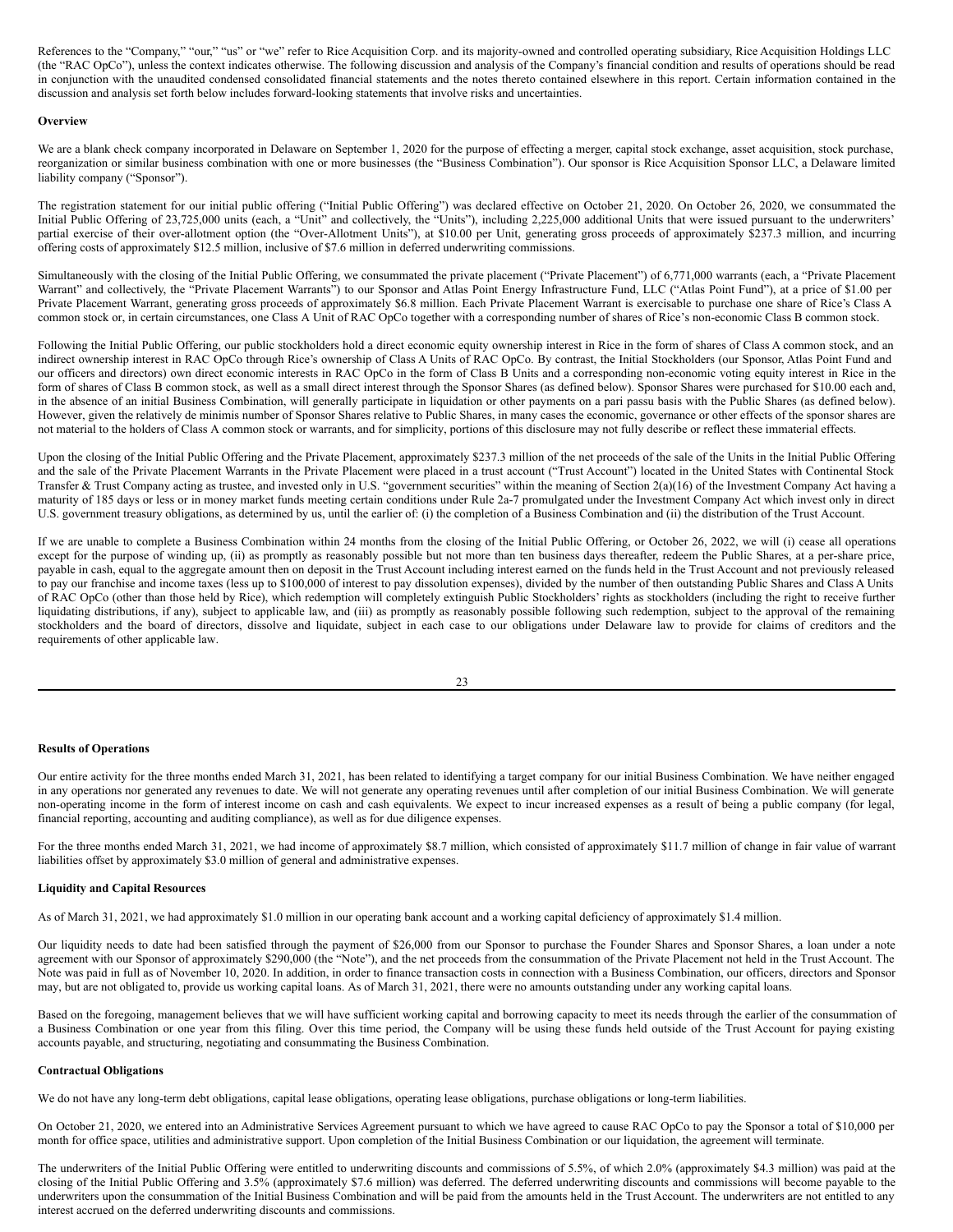### **Critical Accounting Policies**

This management's discussion and analysis of our financial condition and results of operations is based on our unaudited condensed consolidated financial statements, which have been prepared in accordance with United States generally accepted accounting principles. The preparation of these condensed consolidated financial statements requires us to make estimates and judgments that affect the reported amounts of assets, liabilities, revenues and expenses and the disclosure of contingent assets and liabilities in our condensed consolidated financial statements. On an ongoing basis, we evaluate our estimates and judgments, including those related to fair value of financial instruments and accrued expenses. We base our estimates on historical experience, known trends and events and various other factors that we believe to be reasonable under the circumstances, the results of which form the basis for making judgments about the carrying values of assets and liabilities that are not readily apparent from other sources. Actual results may differ from these estimates under different assumptions or conditions. There have been no significant changes in our critical accounting policies as discussed in the Company's Amendment No. 1 to Annual Report on Form 10-K for the year ended December 31, 2020 as filed with the SEC on May 13, 2021.

#### **Recent Accounting Pronouncements**

In August 2020, the FASB issued Accounting Standard Update (the "ASU") No. 2020-06, Debt—Debt with Conversion and Other Options (Subtopic 470-20) and Derivatives and Hedging—Contracts in Entity's Own Equity (Subtopic 815-40): Accounting for Convertible Instruments and Contracts in an Entity's Own Equity, which simplifies accounting for convertible instruments by removing major separation models required under current GAAP. The ASU also removes certain settlement conditions that are required for equity-linked contracts to qualify for the derivative scope exception and it also simplifies the diluted earnings per share calculation in certain areas. The Company early adopted the ASU on January 1, 2021. Adoption of the ASU did not impact the Company's financial position, results of operations or cash flows.

#### **Off-Balance Sheet Arrangements**

As of March 31, 2021, we did not have any off-balance sheet arrangements as defined in Item 303(a)(4)(ii) of Regulation S-K.

| I |  |
|---|--|

#### **JOBS Act**

The Jumpstart Our Business Startups Act of 2012 (the "JOBS Act") contains provisions that, among other things, relax certain reporting requirements for qualifying public companies. We qualify as an "emerging growth company" and under the JOBS Act are allowed to comply with new or revised accounting pronouncements based on the effective date for private (not publicly traded) companies. We are electing to delay the adoption of new or revised accounting standards, and as a result, we may not comply with new or revised accounting standards on the relevant dates on which adoption of such standards is required for non-emerging growth companies. As a result, the condensed consolidated financial statements may not be comparable to companies that comply with new or revised accounting pronouncements as of public company effective dates.

Additionally, we are in the process of evaluating the benefits of relying on the other reduced reporting requirements provided by the JOBS Act. Subject to certain conditions set forth in the JOBS Act, if, as an "emerging growth company," we choose to rely on such exemptions we may not be required to, among other things, (i) provide an auditor's attestation report on our system of internal controls over financial reporting pursuant to Section 404, (ii) provide all of the compensation disclosure that may be required of nonemerging growth public companies under the Dodd-Frank Wall Street Reform and Consumer Protection Act, (iii) comply with any requirement that may be adopted by the PCAOB regarding mandatory audit firm rotation or a supplement to the auditor's report providing additional information about the audit and the financial statements (auditor discussion and analysis) and (iv) disclose certain executive compensation related items such as the correlation between executive compensation and performance and comparisons of the CEO's compensation to median employee compensation. These exemptions will apply for a period of five years following the completion of our Initial Public Offering or until we are no longer an "emerging growth company," whichever is earlier.

#### <span id="page-17-0"></span>**Item 3. Quantitative and Qualitative Disclosures About Market Risk**

We are a smaller reporting company as defined by Rule 12b-2 of the Exchange Act and are not required to provide the information otherwise required under this item.

#### <span id="page-17-1"></span>**Item 4. Controls and Procedures**

### *Evaluation of Disclosure Controls and Procedures*

Disclosure controls and procedures are designed to ensure that information required to be disclosed by us in our Exchange Act reports is recorded, processed, summarized, and reported within the time periods specified in the SEC's rules and forms, and that such information is accumulated and communicated to our management, including our principal executive officer and principal financial officer or persons performing similar functions, as appropriate to allow timely decisions regarding required disclosure.

Under the supervision and with the participation of our management, including our principal executive officer and principal financial officer, we conducted an evaluation of the effectiveness of our disclosure controls and procedures as of the end of the fiscal quarter ended March 31, 2021, as such term is defined in Rules 13a-15(e) and 15d-15(e) under the Exchange Act. Based on this evaluation, our principal executive officer and principal financial officer have concluded that our disclosure controls and procedures were not effective as of March 31, 2021, because of a material weakness in our internal control over financial reporting. A material weakness is a deficiency, or a combination of deficiencies, in internal control over financial reporting, such that there is a reasonable possibility that a material misstatement of the Company's annual or interim financial statements will not be prevented or detected on a timely basis. Specifically, the Company's management has concluded that our control around the interpretation and accounting for certain complex equity and equity-linked instruments issued by the Company, and presentation of earnings per share was not effectively designed or maintained. This material weakness resulted in the restatement of the Company's balance sheet as of October 26, 2020, its annual financial statements for the period ended December 31, 2020 and its interim financial statements for the quarter ended March 31, 2021. Additionally, this material weakness could result in a misstatement of the carrying value of equity, equity-linked instruments and related accounts and disclosures, and presentation of earnings per share that would result in a material misstatement of the financial statements that would not be prevented or detected on a timely basis. As a result, our management performed additional analysis as deemed necessary to ensure that our financial statements were prepared in accordance with accounting principles generally accepted in the United States of America. Accordingly, management believes that the financial statements included in this Amendment No. 1 on Form 10-Q/A present fairly, in all material respects, our financial position, results of operations and cash flows for the periods presented. Management understands that the accounting standards applicable to our financial statements are complex and has since the inception of the Company benefited from the support of experienced third-party professionals with whom management has regularly consulted with respect to accounting issues. Management intends to continue to further consult with such professionals in connection with accounting matters.

#### *Changes in Internal Control over Financial Reporting*

There was no change in our internal control over financial reporting that occurred during the fiscal quarter ended March 31, 2021 that has materially affected, or is reasonably likely to materially affect, our internal control over financial reporting except as described below.

Our principal executive officer and principal financial officer performed additional accounting and financial analyses and other post-closing procedures including consulting with subject matter experts related to the accounting for certain complex equity and equity-linked instruments issued by the Company, and presentation of earnings per share. The Company's management has expended, and will continue to expend, a substantial amount of effort and resources for the remediation and improvement of our internal control over financial reporting. While we have processes to properly identify and evaluate the appropriate accounting technical pronouncements and other literature for all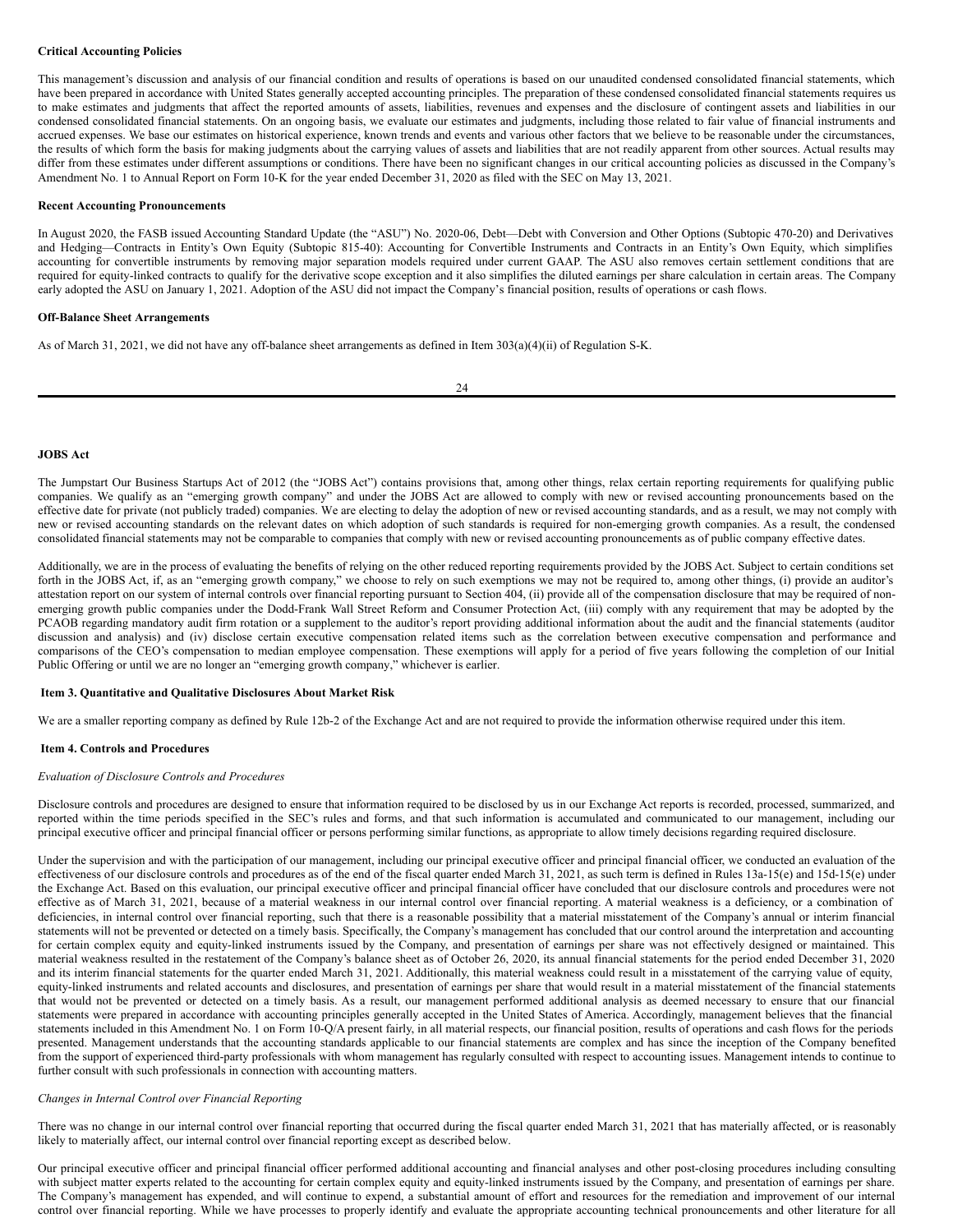significant or unusual transactions, we have expanded and will continue to improve these processes to ensure that the nuances of such transactions are effectively evaluated in the context of the increasingly complex accounting standards.

25

# <span id="page-18-0"></span>**PART II – OTHER INFORMATION**

# <span id="page-18-1"></span>**Item 1. Legal Proceedings**

None.

### <span id="page-18-2"></span>**Item 1A. Risk Factors.**

As a smaller reporting company, we are not required to disclose any material changes from risk factors as previously disclosed in our Annual Report on Form 10-K. However, below is a partial list of material risks, uncertainties and other factors that could have a material effect on the Company and its operations:

- we may not be able to complete our initial business combination in the prescribed time frame;
- our expectations around the performance of a prospective target business or businesses may not be realized;
- we may not be successful in retaining or recruiting required officers, key employees or directors following our initial business combination;
- our officers and directors may have difficulties allocating their time between the Company and other businesses and may potentially have conflicts of interest with our business or in approving our initial business combination;
- we may not be able to obtain additional financing to complete our initial business combination or reduce the number of shareholders requesting redemption;
- trust account funds may not be protected against third party claims or bankruptcy;
- an active market for our public securities may not develop and you will have limited liquidity and trading; and
- the availability to us of funds from interest income on the trust account balance may be insufficient to operate our business prior to the business combination.

For more information about our risk factors, see Item 1A of Part I in Amendment No. 1 to our Annual Report on Form 10-K for the year ended December 31, 2020 and the section titled "Risk Factors" contained in our preliminary proxy statement filed with the SEC on May 14, 2021, as the same may be amended or supplemented, and in our definitive proxy statement with respect to our initial business combination, when the same becomes available.

### <span id="page-18-3"></span>**Item 2. Unregistered Sales of Equity Securities and Use of Proceeds from Registered Securities**

On October 26, 2020, we consummated the Initial Public Offering of 23,725,000 Units, including the Over-Allotment Units. The Units were sold at a price of \$10.00 per Unit, generating gross proceeds of \$237,250,000. The underwriters were granted a 45-day option from the date of the final prospectus relating to the Initial Public Offering to purchase up to 3,225,000 additional Units to cover over-allotments, if any, at \$10.00 per Unit, less underwriting discounts and commissions. On October 23, 2020, the underwriters partially exercised the over-allotment option and, on October 26, 2020, the underwriters purchased the Over-Allotment Units.

Barclays Capital Inc., AmeriVet Securities Inc. and Academy Securities Inc. served as underwriters for the Initial Public Offering. The securities sold in the Initial Public Offering were registered under the Securities Act on a registration statement on Form S-1 (File No. 333-249340). The SEC declared the registration statement effective on October 21, 2020.

In connection with the closing of the Initial Public Offering, we paid a total of approximately \$4.3 million in underwriting discounts and commissions. In addition, the underwriters agreed to defer approximately \$7.6 million in underwriting discounts and commissions, which amount will be payable upon consummation of the Initial Business Combination. Prior to the closing of the Initial Public Offering, the Sponsor loaned RAC OpCo approximately \$300,000 under the Note.

| I | I<br>×<br>٧ |
|---|-------------|

In connection with the Initial Public Offering, we incurred offering costs of approximately \$12.5 million, inclusive of approximately \$7.6 million in deferred underwriting commissions. Other incurred offering costs consisted principally of preparation fees related to the Initial Public Offering. After deducting the underwriting discounts and commissions (excluding the deferred portion, which amount will be payable upon consummation of the Initial Business Combination, if consummated) and the Initial Public Offering expenses, \$237.3 million of the net proceeds from our Initial Public Offering and certain of the proceeds from the private placement of the Private Placement Warrants (or \$10.00 per Unit sold in the Initial Public Offering) was placed in the Trust Account. The net proceeds of the Initial Public Offering and certain proceeds from the sale of the Private Placement Warrants are held in the Trust Account and invested as described elsewhere in this Quarterly Report on Form 10-Q.

On October 26, 2020, simultaneously with the closing of the Initial Public Offering and pursuant to separate Private Placement Warrants and Warrant Rights Agreements, dated September 21, 2020, by and among the Company and RAC OpCo, and each of the Sponsor and Atlas Point Fund, the Company completed the private sale of an aggregate of 6,771,000 Private Placement Warrants at a purchase price of \$1.00 per Private Placement Warrant to the Sponsor and Atlas Point Fund, generating gross proceeds of \$6,771,000.

There has been no material change in the planned use of the proceeds from the Initial Public Offering and Private Placement as is described in the Company's final prospectus related to the Initial Public Offering.

# <span id="page-18-4"></span>**Item 3. Defaults Upon Senior Securities**

None.

# <span id="page-18-5"></span>**Item 4. Mine Safety Disclosures**

Not applicable.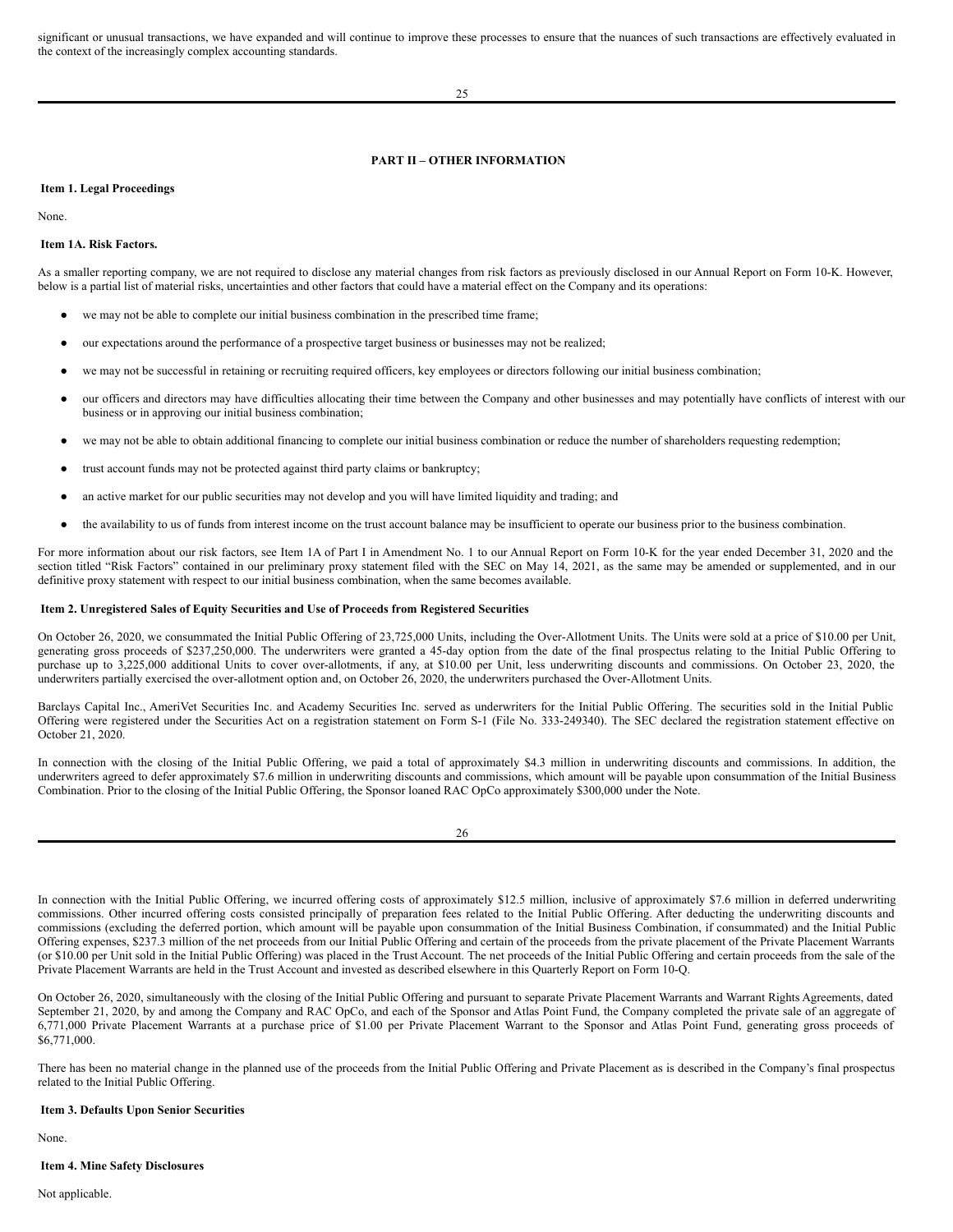# <span id="page-19-0"></span>**Item 5. Other Information**

None.

# <span id="page-19-1"></span>**Item 6. Exhibits.**

| <b>Exhibit</b><br><b>Number</b> | <b>Description</b>                                                                                                                                                                                         |
|---------------------------------|------------------------------------------------------------------------------------------------------------------------------------------------------------------------------------------------------------|
| 3.1                             | Amended and Restated Certificate of Incorporation (incorporated by reference to Exhibit 3.1 to the Company's Current Report on Form 8-K (File No. 001-<br>39644) filed with the SEC on October 27, 2020).  |
| 3.2                             | Bylaws (incorporated by reference to the Company's Registration Statement on Form S-1, filed with the SEC on October 6, 2020).                                                                             |
| $31.1*$                         | Certification of Principal Executive Officer Pursuant to Rules 13a-14(a) and 15d-14(a) under the Securities Exchange Act of 1934, as Adopted Pursuant to<br>Section 302 of the Sarbanes-Oxley Act of 2002. |
| $31.2*$                         | Certification of Principal Financial Officer Pursuant to Rules 13a-14(a) and 15d-14(a) under the Securities Exchange Act of 1934, as Adopted Pursuant to<br>Section 302 of the Sarbanes-Oxley Act of 2002. |
| $32.1**$                        | Certification of Principal Executive Officer Pursuant to 18 U.S.C. Section 1350, as Adopted Pursuant to Section 906 of the Sarbanes-Oxley Act of 2002.                                                     |
| $32.2**$                        | Certification of Principal Financial Officer Pursuant to 18 U.S.C. Section 1350, as Adopted Pursuant to Section 906 of the Sarbanes-Oxley Act of 2002.                                                     |
| 101.INS                         | <b>XBRL</b> Instance Document                                                                                                                                                                              |
| 101.SCH                         | XBRL Taxonomy Extension Schema Document                                                                                                                                                                    |
| 101.CAL                         | XBRL Taxonomy Extension Calculation Linkbase Document                                                                                                                                                      |
| 101.DEF                         | XBRL Taxonomy Extension Definition Linkbase Document                                                                                                                                                       |
| 101.LAB                         | XBRL Taxonomy Extension Label Linkbase Document                                                                                                                                                            |
| 101.PRE                         | XBRL Taxonomy Extension Presentation Linkbase Document                                                                                                                                                     |
| *<br>Filed herewith             |                                                                                                                                                                                                            |

\*\* Furnished herewith

# 27

# <span id="page-19-2"></span>**SIGNATURES**

Pursuant to the requirements of the Securities Exchange Act of 1934, the registrant has duly caused this report to be signed on its behalf by the undersigned thereunto duly authorized.

# **ARCHAEA ENERGY INC.**

Date: December 28, 2021 By: /s/ Chad Bellah Name: Chad Bellah Title: Chief Accounting Officer

28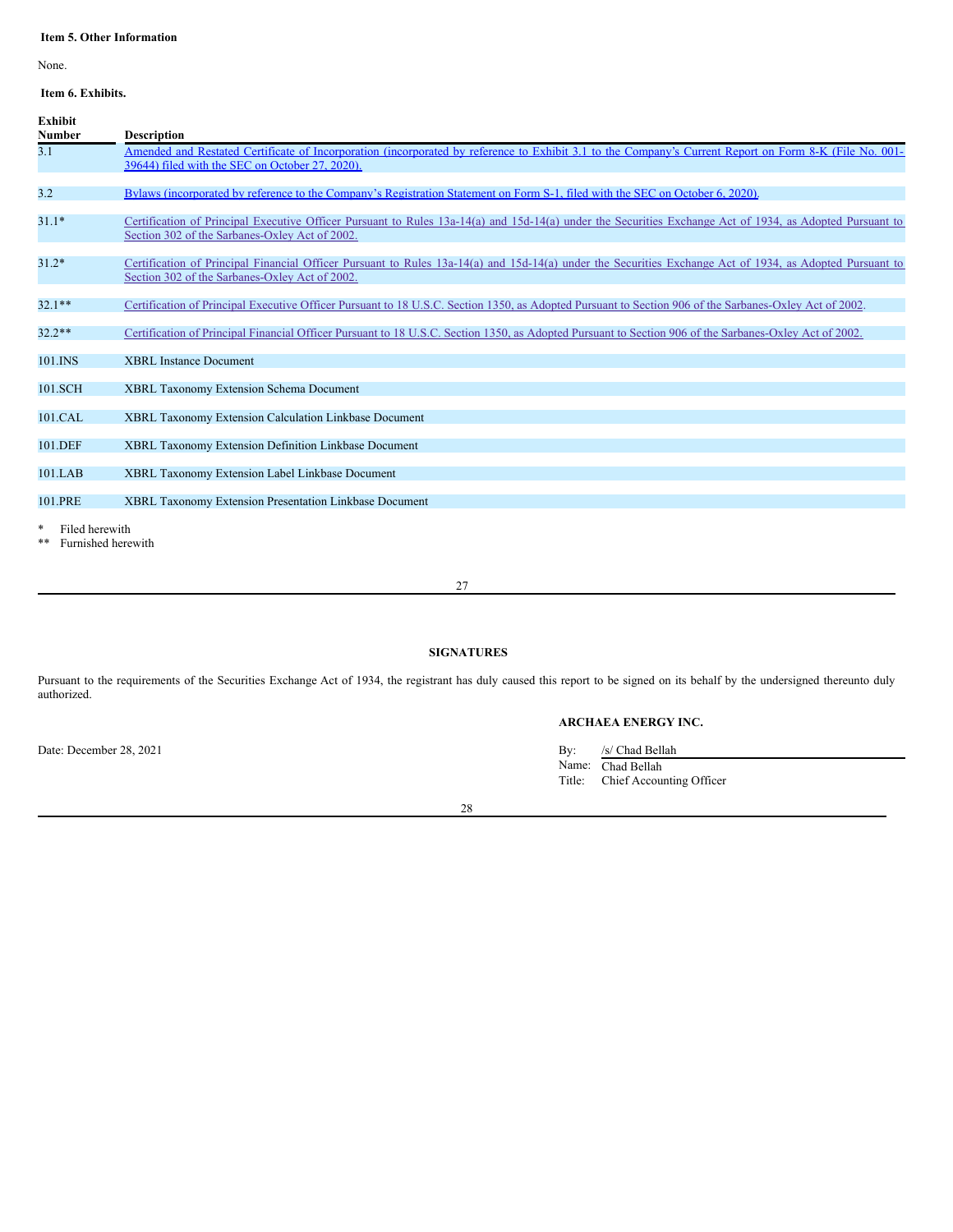### **CERTIFICATION OF PRINCIPAL EXECUTIVE OFFICER PURSUANT TO RULE 13A-14(A) AND RULE 15D-14(A) OF THE SECURITIES EXCHANGE ACT OF 1934, AS AMENDED**

<span id="page-20-0"></span>I, Nicholas Stork, certify that:

- 1. I have reviewed Amendment No. 1 to this Quarterly Report on Form 10-Q of Archaea Energy Inc. (the "registrant");
- 2. Based on my knowledge, this report does not contain any untrue statement of a material fact or omit to state a material fact necessary to make the statements made, in light of the circumstances under which such statements were made, not misleading with respect to the period covered by this report;
- 3. Based on my knowledge, the financial statements, and other financial information included in this report, fairly present in all material respects the financial condition, results of operations and cash flows of the registrant as of, and for, the periods presented in this report;
- 4. The registrant's other certifying officer and I are responsible for establishing and maintaining disclosure controls and procedures (as defined in Exchange Act Rules 13a-15(e) and 15d-15(e)) for the registrant and have:
	- a. Designed such disclosure controls and procedures, or caused such disclosure controls and procedures to be designed under our supervision, to ensure that material information relating to the registrant, including its consolidated subsidiaries, is made known to us by others within those entities, particularly during the period in which this report is being prepared;
	- b. [Omitted pursuant to Exchange Act Rules 13a-14(a) and 15d-15(a)]
	- c. Evaluated the effectiveness of the registrant's disclosure controls and procedures and presented in this report our conclusions about the effectiveness of the disclosure controls and procedures, as of the end of the period covered by this report based on such evaluation; and
	- d. Disclosed in this report any change in the registrant's internal control over financial reporting that occurred during the registrant's most recent fiscal quarter (the registrant's fourth fiscal quarter in the case of an annual report) that has materially affected, or is reasonably likely to materially affect, the registrant's internal control over financial reporting; and
- 5. The registrant's other certifying officer and I have disclosed, based on our most recent evaluation of internal control over financial reporting, to the registrant's auditors and the audit committee of the registrant's board of directors (or persons performing the equivalent functions):
	- a. All significant deficiencies and material weaknesses in the design or operation of internal control over financial reporting which are reasonably likely to adversely affect the registrant's ability to record, process, summarize and report financial information; and
	- b. Any fraud, whether or not material, that involves management or other employees who have a significant role in the registrant's internal control over financial reporting.

Date: December 28, 2021 /s/ Nicholas Stork

Nicholas Stork Chief Executive Officer (Principal Executive Officer)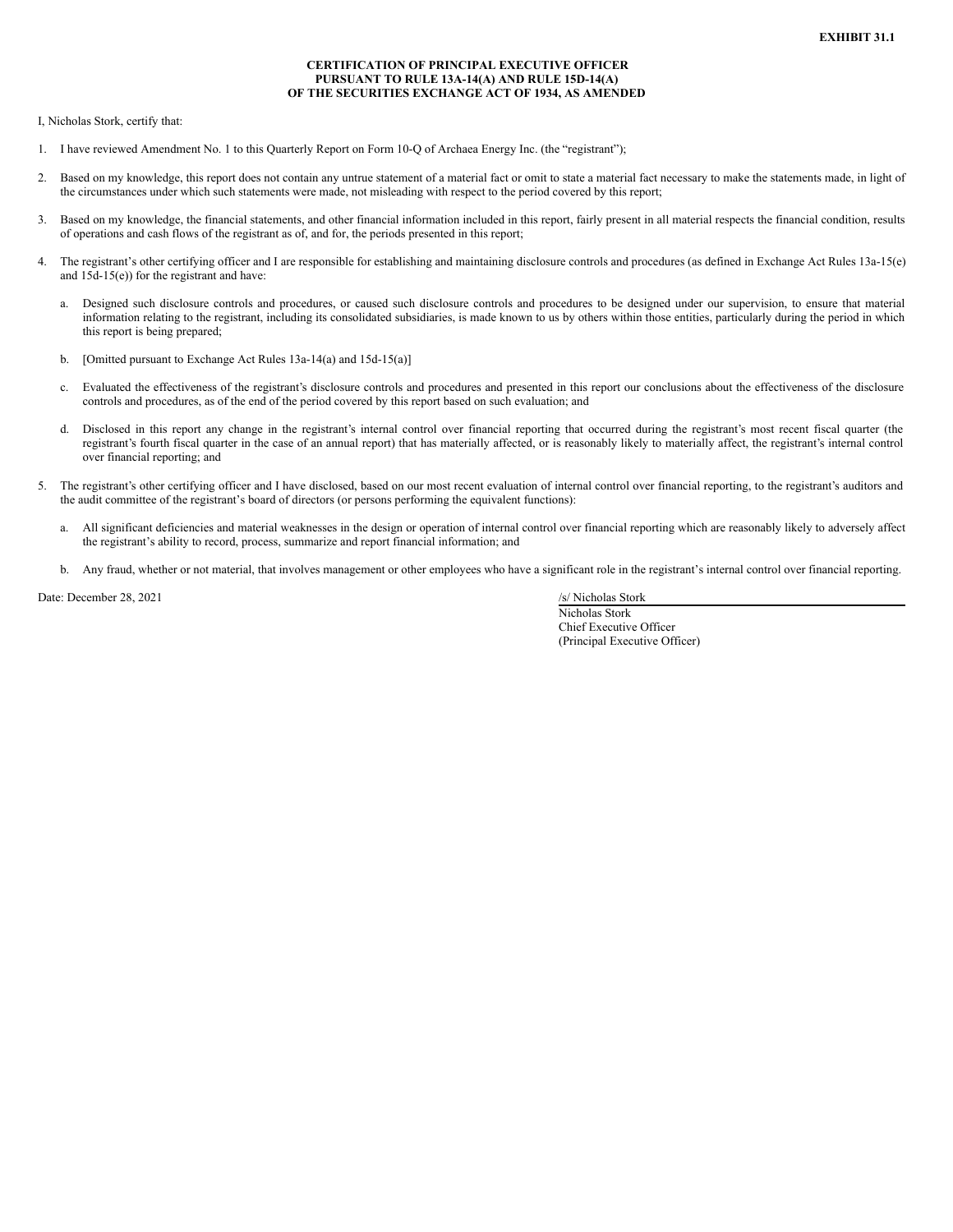### **CERTIFICATION OF PRINCIPAL FINANCIAL OFFICER PURSUANT TO RULE 13A-14(A) AND RULE 15D-14(A) OF THE SECURITIES EXCHANGE ACT OF 1934, AS AMENDED**

<span id="page-21-0"></span>I, Eric Javidi, certify that:

- 1. I have reviewed Amendment No. 1 to this Quarterly Report on Form 10-Q of Archaea Energy Inc. (the "registrant");
- 2. Based on my knowledge, this report does not contain any untrue statement of a material fact or omit to state a material fact necessary to make the statements made, in light of the circumstances under which such statements were made, not misleading with respect to the period covered by this report;
- 3. Based on my knowledge, the financial statements, and other financial information included in this report, fairly present in all material respects the financial condition, results of operations and cash flows of the registrant as of, and for, the periods presented in this report;
- 4. The registrant's other certifying officer and I are responsible for establishing and maintaining disclosure controls and procedures (as defined in Exchange Act Rules 13a-15(e) and 15d-15(e)) for the registrant and have:
	- a. Designed such disclosure controls and procedures, or caused such disclosure controls and procedures to be designed under our supervision, to ensure that material information relating to the registrant, including its consolidated subsidiaries, is made known to us by others within those entities, particularly during the period in which this report is being prepared;
	- b. [Omitted pursuant to Exchange Act Rules 13a-14(a) and 15d-15(a)]
	- c. Evaluated the effectiveness of the registrant's disclosure controls and procedures and presented in this report our conclusions about the effectiveness of the disclosure controls and procedures, as of the end of the period covered by this report based on such evaluation; and
	- d. Disclosed in this report any change in the registrant's internal control over financial reporting that occurred during the registrant's most recent fiscal quarter (the registrant's fourth fiscal quarter in the case of an annual report) that has materially affected, or is reasonably likely to materially affect, the registrant's internal control over financial reporting; and
- 5. The registrant's other certifying officer and I have disclosed, based on our most recent evaluation of internal control over financial reporting, to the registrant's auditors and the audit committee of the registrant's board of directors (or persons performing the equivalent functions):
	- a. All significant deficiencies and material weaknesses in the design or operation of internal control over financial reporting which are reasonably likely to adversely affect the registrant's ability to record, process, summarize and report financial information; and
	- b. Any fraud, whether or not material, that involves management or other employees who have a significant role in the registrant's internal control over financial reporting.

Date: December 28, 2021 /s/ Eric Javidi

Eric Javidi Chief Financial Officer (Principal Financial Officer)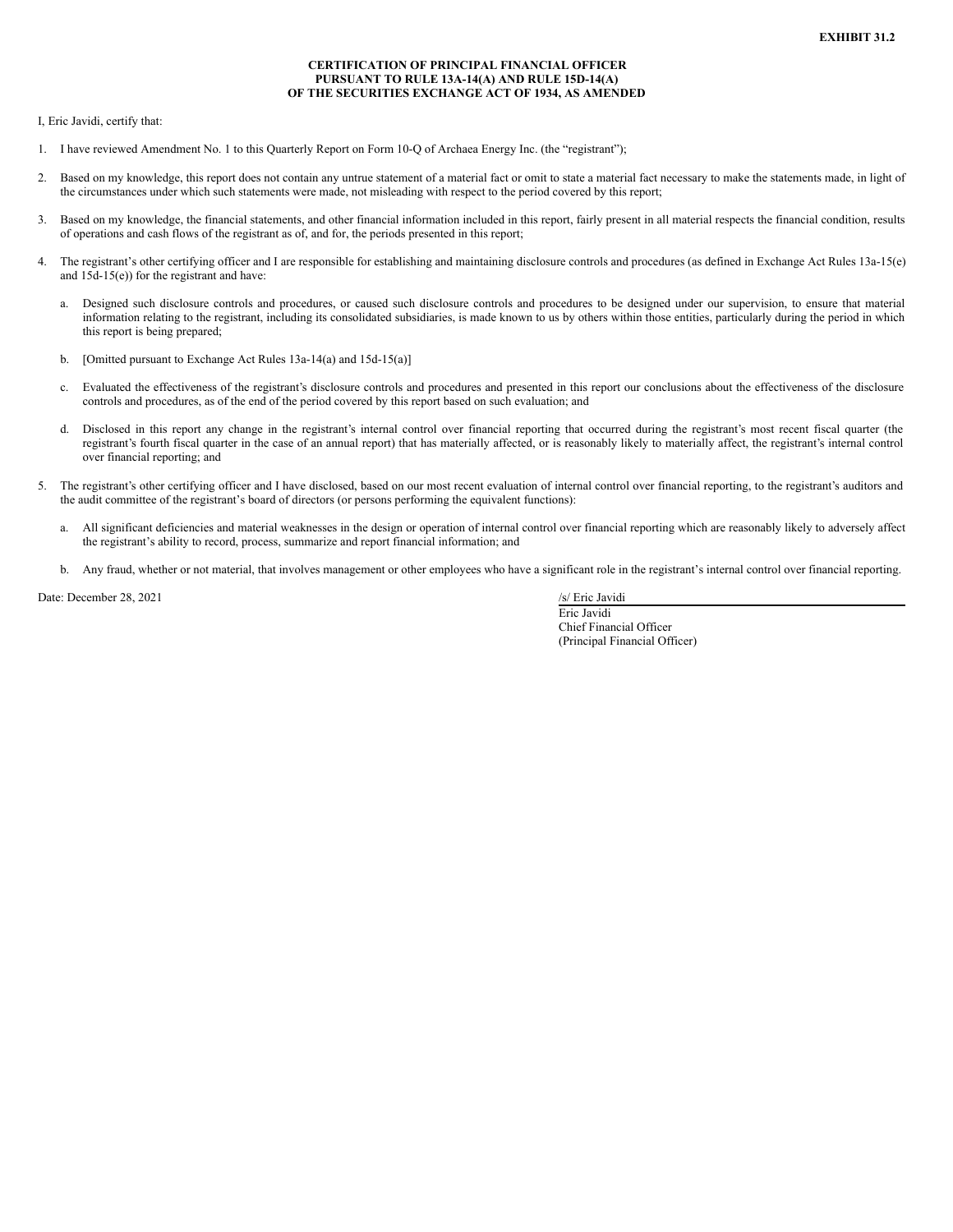### **CERTIFICATION OF PRINCIPAL EXECUTIVE OFFICER PURSUANT TO 18 U.S.C. SECTION 1350, AS ADOPTED PURSUANT TO SECTION 906 OF THE SARBANES-OXLEY ACT OF 2002**

<span id="page-22-0"></span>Pursuant to 18 U.S.C. Section 1350, as adopted pursuant to Section 906 of the Sarbanes-Oxley Act of 2002, I, Nicholas Stork, Chief Executive Officer of Archaea Energy Inc. (the "Company"), hereby certify that, to my knowledge:

(1) Amendment No. 1 to the Quarterly Report on Form 10-Q for the period ended March 31, 2021 (the "Report") of the Company fully complies with the requirements of Section 13(a) or 15(d) of the Securities Exchange Act of 1934; and

(2) the information contained in the Report fairly presents, in all material respects, the financial condition and results of operations of the Company.

Date: December 28, 2021 /s/ Nicholas Stork

Nicholas Stork Chief Executive Officer (Principal Executive Officer)